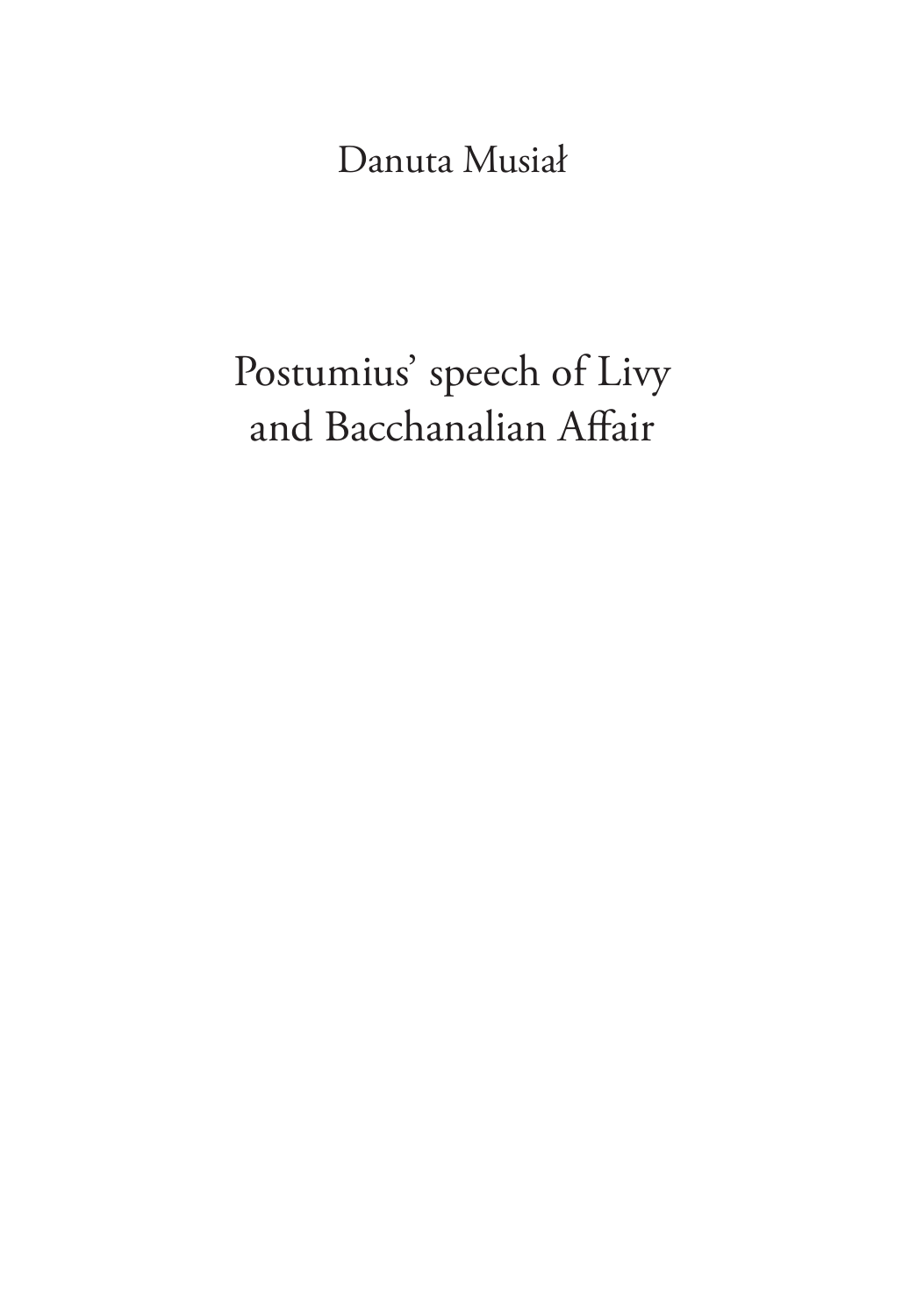Publikacja dofinansowana przez Rektora Uniwersytetu Warszawskiego

#### Akme. Studia historica 6/2010

Series editor: Ryszard Kulesza

ISBN 978-83-904596-9-2 ISSN 1899-9824

Druk i oprawa: Zakład Graficzny UW, zam. 116/2010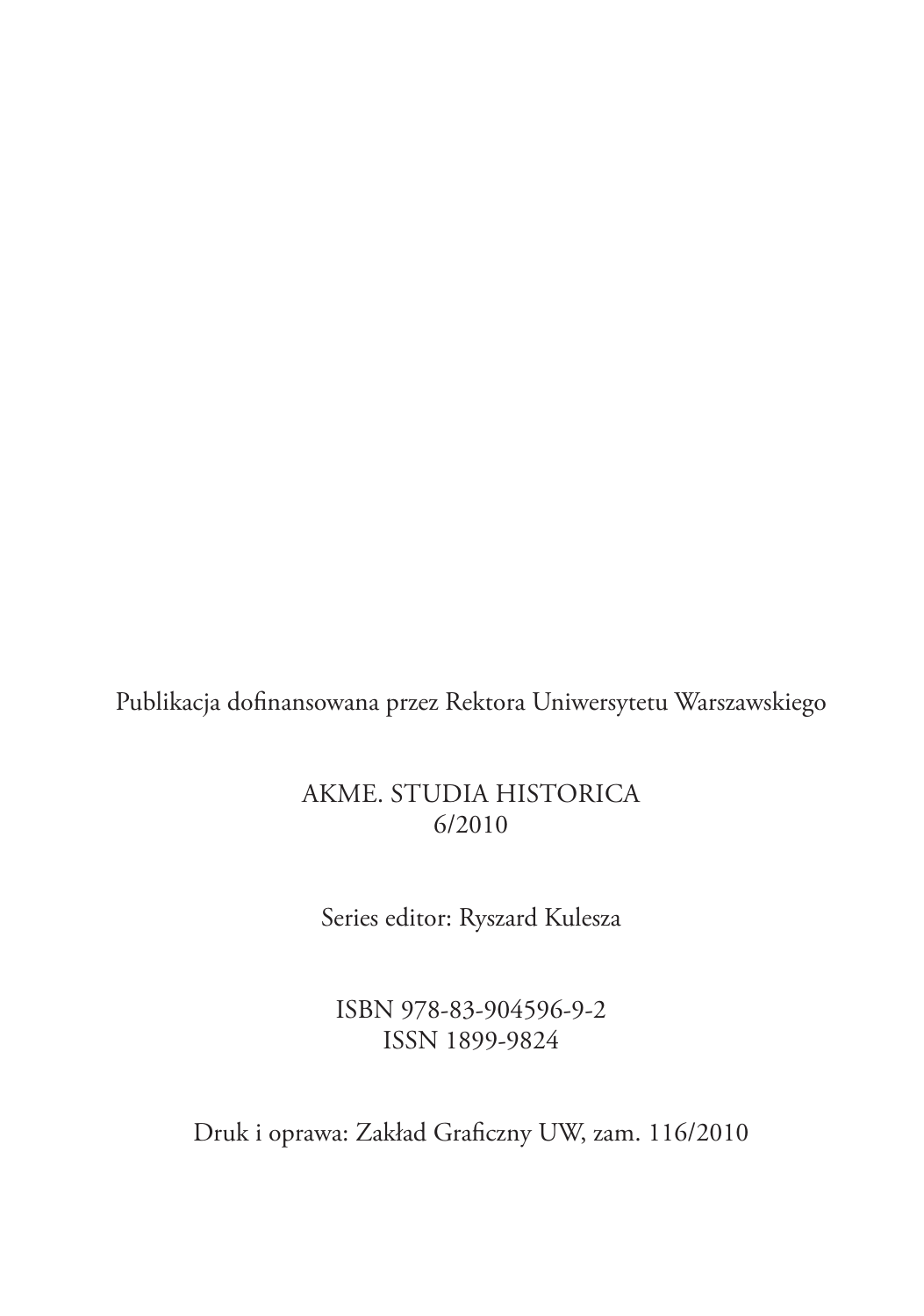I

In Book 39 of *Ab Urbe Condita* (chapters 8-19) Livy recounted events that have been firing historians' imagination for a long time. It is the story about revealing in 186 B.C. a secret conspiracy (*coniuratio*) organised by members of the Dionysian societies. The Senate had the culprits severely punished and their activity banned. For years historians have argued over the reasons for such a vehement reaction of the Senate against the members of the cult societies. The monograph on Bacchanalia<sup>1</sup> of Jean-Marie Pailler contains an interesting summary of the research done so far on Livy's narrative. In the dossier presented by the author we can find confirmation that there are various, often contradictory, explanations in the vast literature on the subject. Simplifying the matter, they can be classified into two groups.

The first one contains theories that stress the political reasons presenting Bacchants as the victims of back-stage political tactics: factions fight. The other group consists of hypothesis assuming that Bacchanalia were a manifestation of the crisis of the traditional religion, which came upon the Roman society after the wars with Hannibal. In fact, all the opinions formulated throughout the years have features of probability. One would find it most convenient to accept that the actual reason for repression was a combination of all factors suggested by the contemporary researchers, both political and religious. It is difficult to separate political, religious and ideological reasons due to the nature of the ancient state. Furthermore, the documentation regarding Bacchanalia does not allow too detailed examination of the motives behind the repression against the Bacchants. However, the number

<sup>&</sup>lt;sup>1</sup> Pailler 1988.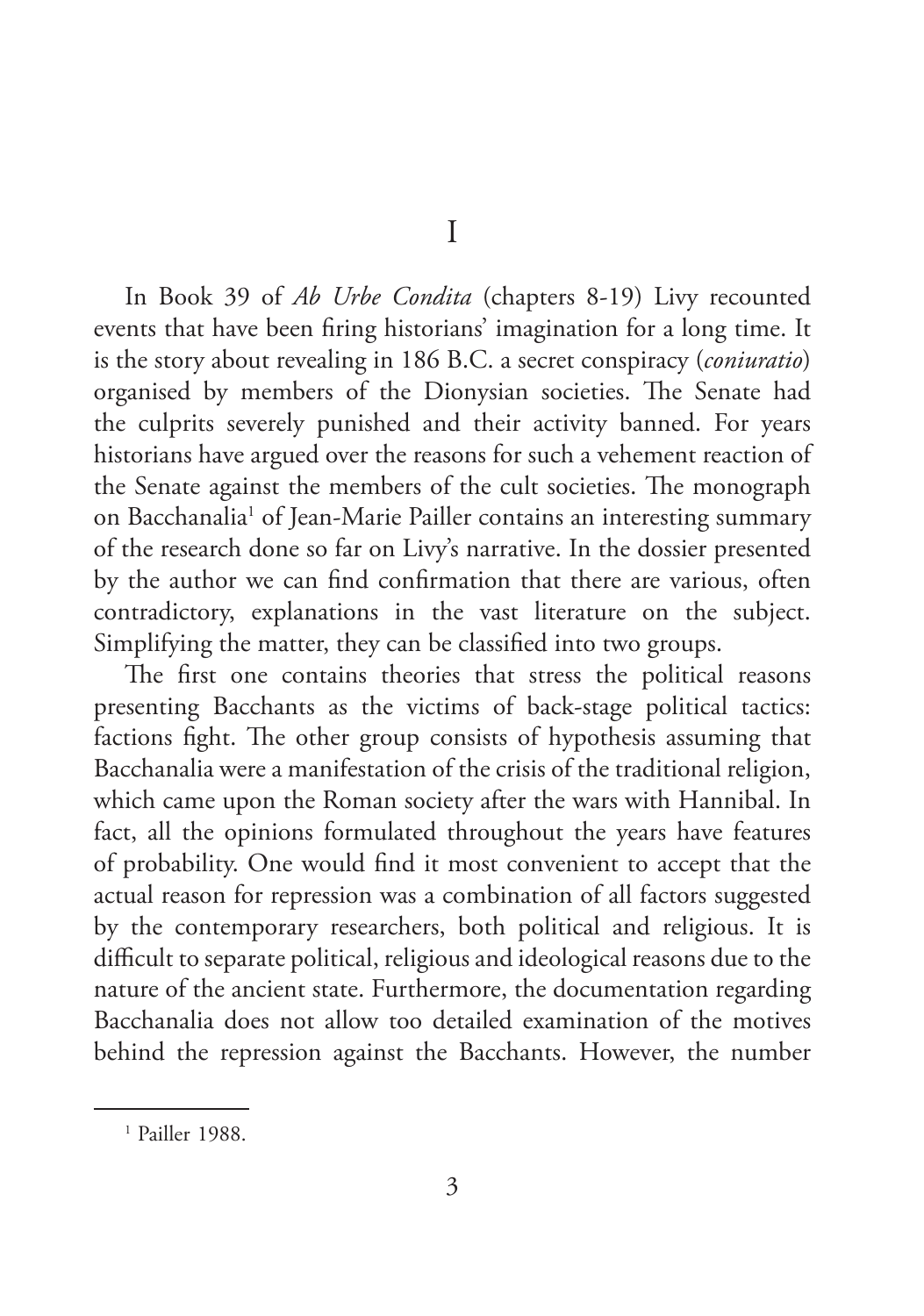of works on Bacchanalia that emerged after Pallier's book had been published proofs that the discussion around various themes arising from Livy's account is far from being concluded<sup>2</sup>.

In addition to Livy's account the researchers can also refer to the inscription (*senatus consultum de bacchanalibus*) that contains detailed decisions of the Senate in the Bacchants' case. They regulate two basic issues: organisation of the rites as well as functioning of the Dionysian societies and their gathering places. As a result, the cult rites were forbidden, unless approved specifically by the Senate, and the activity of the societies was banned. The Bacchants were not allowed to have gathering places (*baccanal*), collective money and to exchange oaths. The inscription also provides information that death was the punishment for not abiding the Senate's decisions, and the cult *loci* not approved by the Senate were to be destroyed within ten days<sup>3</sup>. The inscription confirms the fragment of Livy's account regarding the ordinances given after the exposure of the scandal. However, we do not hold sources that would confirm other elements of the narrative about Bacchanalia from *Ab Urbe Condita*.

It goes without saying that a question about the sources that Livy used should be a starting point for reflections on his narrative. The attempts to indicate particular authors on which, entirely or partly, the account of Bacchanalia is based are not overly optimistic. Livy undoubtedly drew from the annalistic tradition; however, the opinions differ when it comes to the question of his manner of using it. On the other hand, considering the condition of the preserved texts, any conclusions about their content should be formulated with great caution.

Postumius Albinus, who published *Annales* after he had finished his political career circa 151 B.C., is considered to make the greatest

<sup>2</sup> Hoffmann 1989; Gruen 1990; Walsh 1996; Pailler 1998; Takács 2000; Flower 2001; Pailler 2005.

<sup>3</sup> Cancik-Lindemaier 1996; Martina 1998; Cazanove 2000; Perri 2005.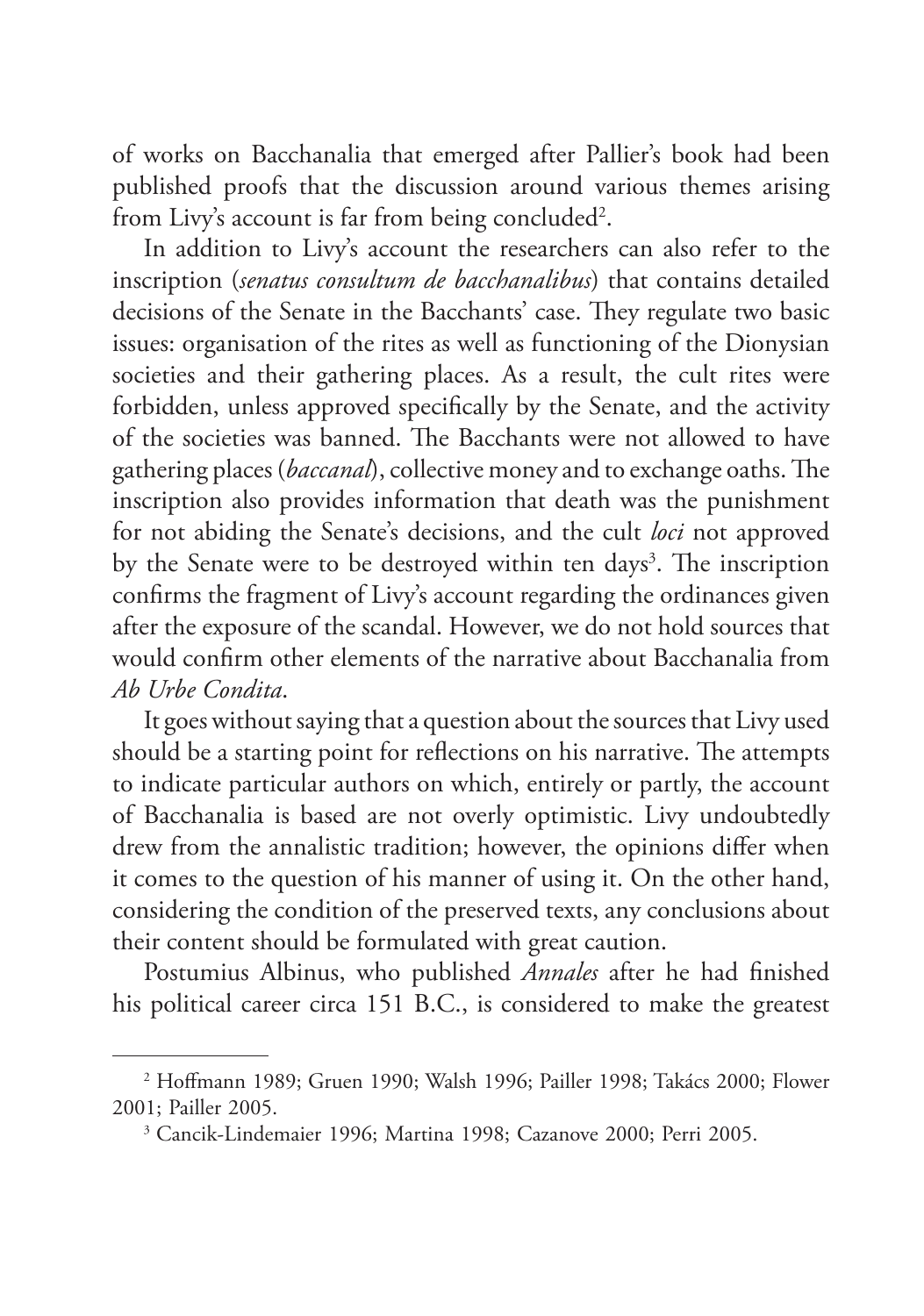contribution to the creation of the story about Bacchanalia. The annalist's father, Aulus Postumius Luscus, was a praetor in 185 B.C., a time when the republican authorities had still been taking actions against the Bacchants. He also had family connections with Spurius Postumius Albinus, a consul and the main participant of the events of 186 B.C. In Livy's account we also find another Postumius: Tempsanus. He searched in Apulia for the Dionysius' followers, those who managed to escape from Rome. Postumius therefore belonged to the *gens* deeply involved in the Bacchanalia's scandal, the memory of which was surely long retained in the family tradition. Other authors, each of whom enriched the original with new elements, adopted his version of events. It can be assumed that Postumius did much to emphasise the role of his relative, the consul Postumius Albinus, in saving the Republic from the secret conspiracy. We cannot rule out that the annalists used a dramatised description of Bacchanalia as an example confirming the decay of morals in Rome. We can also glimpse certain traces of this interpretation in Livy's narration. In the account of the events of the year prior to the actions against the Dionysus' followers, he mentions (39, 6, 7-9) about the onset of previously unfamiliar to the Romans fondness for luxury that was brought from Asia by the soldiers returning from the expedition against Antioch III.

Mathias Gelzer distinguished in Livy's account two layers deriving from two different annalistic traditions<sup>4</sup>. He credited the first one to Cato the Elder and Cassius Hemina and the other one to the younger annalists. Surely he was right indicating Cato and Hemina as those who could write about Bacchanalia. Particularly in the case of the great censor, it is easy to assume that in his speeches he referred to this spectacular example when condemning, among others, the decay of morals. Some of the contemporary researchers were even prone to consider him as a man who personally contributed to the outbreak of the

<sup>4</sup> Gelzer 1936.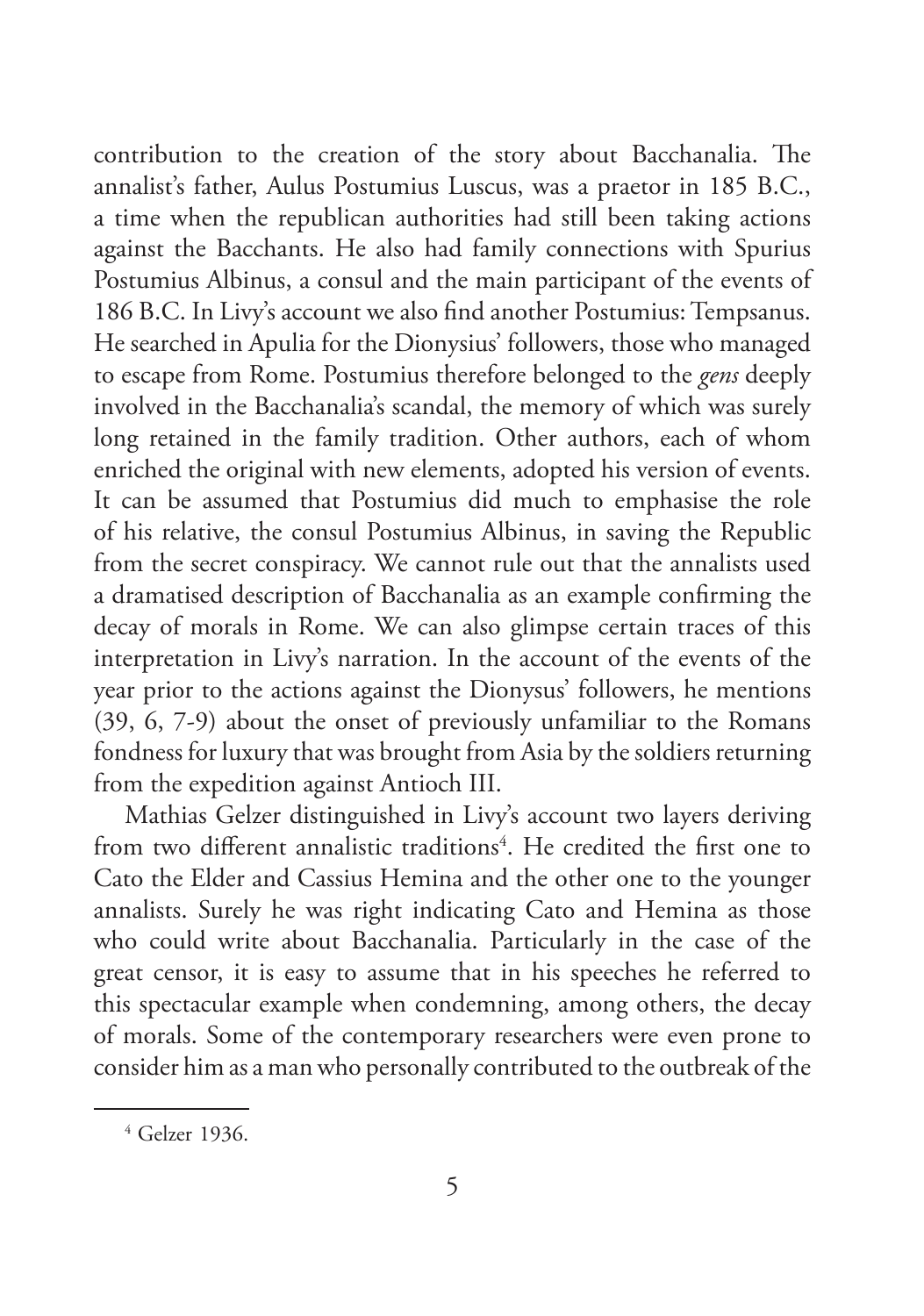whole scandal and delivered the speech *De coniuratione,* which existence suggests a very incomplete note of Festus (p. 280 Lindsay)<sup>5</sup>. A tiny trace indicating some interest of Cassius Hemina in the Bacchanalia's case has been also preserved. It is a sentence from his *Annales*: *ex Tiberi lacte haurire*<sup>6</sup> . Since the Gelzer's time, it is considered to be a reference to the rivers of milk and honey featured in the ancient literature in the Dionysian context Obviously, Hemina's words may not be related to the events of 186 B.C. They merely indicate that perhaps the annalist wrote about the Bacchic rites. However, it is worth to bear in mind that his *Annales* were edited shortly after 146 B.C.; barely 40 years after the authorities had taken actions against the Bacchants. Furthermore, it is also known that Hemina commented on the events contemporary to the Bacchants' scandal<sup>7</sup>.

### II

Livy's narrative breaks into a few stories, each of which includes information of a different type. The first story provides information about the Bacchic rites and the circumstances of their introduction in Rome. Next, there is a testimony of Hispala Faecenia, by reason of which the authorities discovered the plot, and the description of her love affair with Aebutius. The following part of the account refers to the actions of the authorities and the decisions of the Senate.

Gelzer's view that Livy uncritically repeated the story of Aebutius and Hispala Faecenia's love affair after Valerius Antias became greatly popular. As a consequence, rather complicated relations in the family

<sup>5</sup> Pailler 1988, 147-148.

<sup>6</sup> Chassignet 1997.

<sup>7</sup> The case of uncovering the grave of Numa Pompilius in 181 B.C. See Musiał 2005.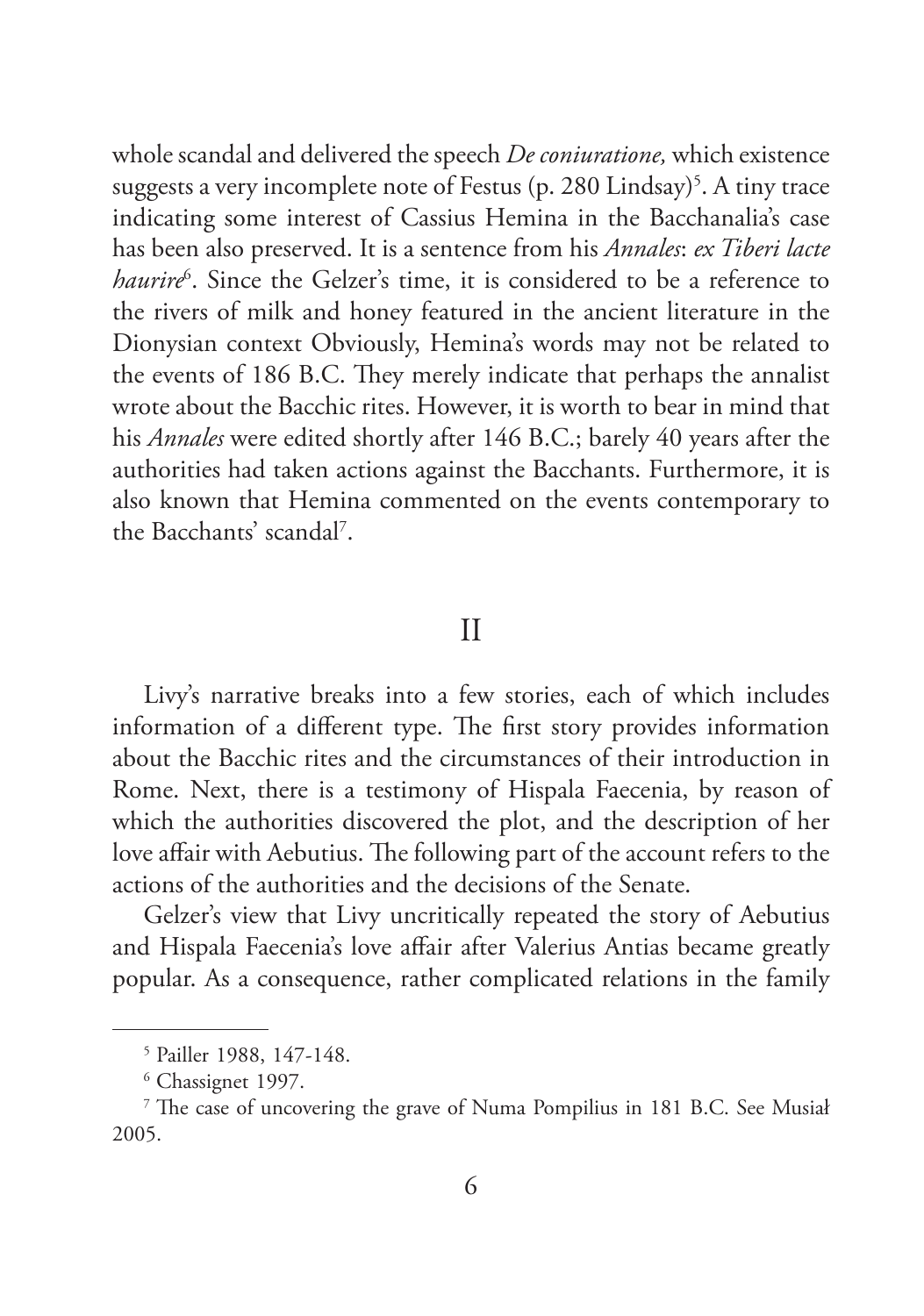of the young eques, which bear resemblance to the intrigues from the comedies of Plautus and Terrence, are considered to be a literary fiction<sup>8</sup>. What refers to the factual historical reality is the second part of Livy's account with regard to the investigation and decreed by the Senate repression – which can be confronted with the inscription from Tiriolo.

However, reducing the narrative of Livy purely to the notes about the decisions in the Bacchants' case considerably narrows the research perspective. The study done by Robert Rousselle and Stephane Ratti can proof that enriching the questionnaire with new queries and referring to new research methods can bring interesting results<sup>9</sup>. Rouselle defends the authenticity of the entire account of Livy including the story of the love affair. In order to justify his opinion, he conducts an interesting prosopographical analysis using the names of the characters from the narrative of the Roman historian. His findings show that even if the Livy's characters are not entirely historical figures, they have however authentic names and their adventures fit rather well in the social context of Rome at the beginning of the second century B.C. Indeed, *Annii, Cerinni* and *Atinii*, the *gentes* from which the alleged leaders of the conspiracy came, operated in Rome. The case is similar as far as *Aebutii*, *Duronii*, *Sempronii Rutili* and also *Faecenii*, from which Aebutius and his family as well as Hispala Facenia's patron might have descended.

Ratti indicates that the story of the love affair between Hispala Faecenia and the young *eques* consists of a few layers that can be read from different points of view. The author collates the story of a freedwoman with a certain episode inserted by Livy (38, 24) in the narrative about the military actions undertaken in 187 B.C. in Asia, where the Romans fought the Gaul tribe of Tectosagi. After one of the clashes the wife of Orgiago – who was one of the Galatians' chieftains –

<sup>8</sup> Scafuro 1989; Walsh 1996.

<sup>9</sup> Rousselle 1989; Ratti 1996.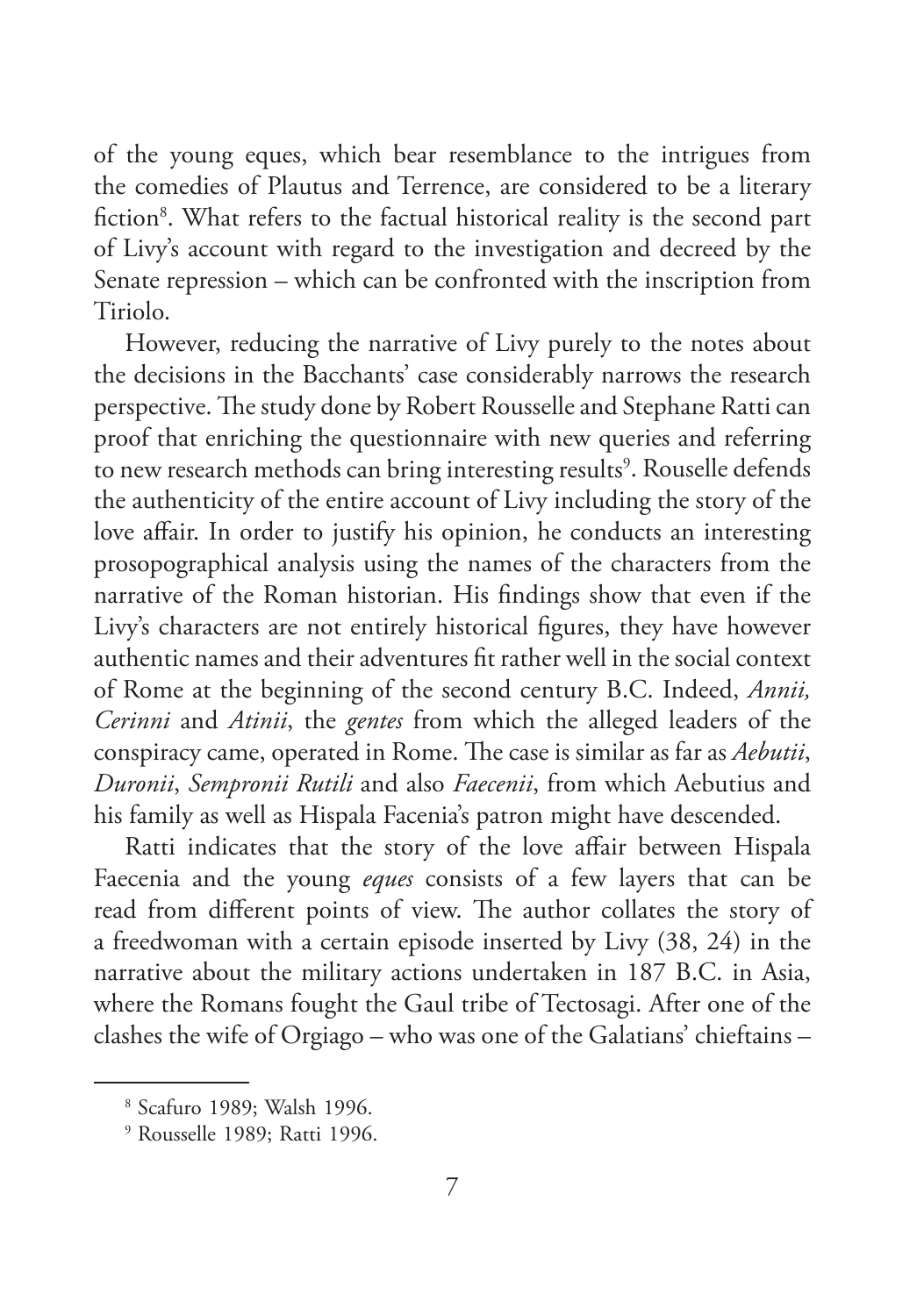was captured. As a result of the loot division, she was given to a Roman centurion, who, when his attempts to seduce her proved to be in vain, raped her. Subsequently, he came to a conclusion that he could gain much more, if he ransomed her back to her family. As he did not want to share the profit with other soldiers, he organised the handover of the captive in secret. She managed however to set a trap on the Roman: on her signal the Galatians who arrived to collect her killed him and cut off his head.

This macabre requisite helped the woman to regain the trust of her husband. She confessed to him what happened, and, as a proof that she had wreaked vengeance, she tossed the Roman's head at his feet. This act restored her lost honour, and she spent the rest of her life as a generally respected matron. It is worth noticing that in this story the act of courage was the actual admission of being raped, not the successful escape from the captivity. Potentially, Orgiago could, considering the circumstances, reject his wife. Livy repeated the story after Polybius (21, 38) omitting however the name of the heroine, who the Greek historian calls Chiomara.

Ratti wonders why Livy quotes this brutal war episode assigning it the features of a positive example. When searching the answer to this question, the author collates the story about Orgiago's wife and the story about Hispala Faecenia indicating an interesting pattern that appears in both accounts. In the first case, a woman from a barbaric tribe, a dishonoured war captive, is presented as an honourable matron. She is ennobled by confessing the truth to her husband, which was authenticated by the cut-off head of the Roman. This act purifies her and restores the lost honour. When describing this new chapter of her life Livy uses two terms that in the Roman literature characterise an ideal wife: purity (*sanctitas*) and dignity (*gravitas*).

Livy constructs the story of Hispala Faecenia according to a similar pattern and shows the way that led her to change in her social status. Initially, she was a slave, then a freedwoman working as a prostitute,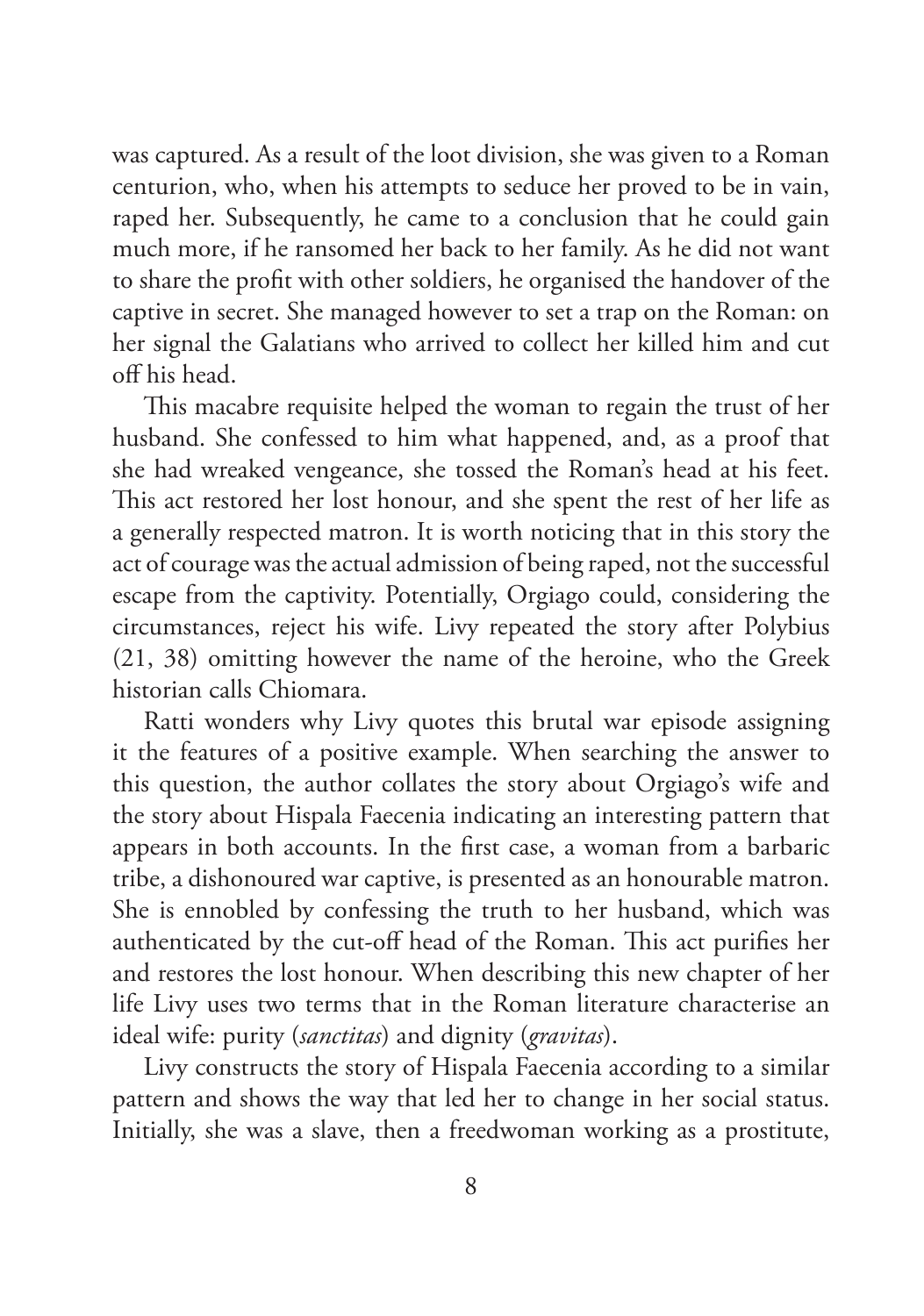finally an honourable woman. The Roman author does not conceal the fact that her relationship with Aebutius was in fact the relation between a client and a prostitute. The term *scortum* leaves no doubts in the matter; however, in the text of the Roman historian it is accompanied by a surprising epithet: *nobile*. Hispala is in the light of Livy's story a prostitute deserving more respect than her profession would normally generate. This remark is understandable considering the role that Livy assigned to Hispala in his narrative. It was her testimony that triggered the repressive procedures against the Bacchants. Hispala was a kind of an intermediary between a strange world of the Dionysian sect- she was the initiated- and the society represented by the consul. Therefore the Roman historian, or his source, considered it appropriate to equip her with the attributes that were important to this society. That is why at the beginning of the narrative we can find information about respect due to Hispala. In a sense, it is anticipation of the forthcoming situation because she gained the right to this respect only as a prize for her attitude. An indirect indication of this fact is the way that Hispala had to take in order to envisage the consul.

Prostitution as such was not forbidden in Rome but the life of women who practiced it was perceived as dishonourable. What ennobled Hispala was the report given in front of the consul similar to the confession made by Chiomara to her husband, which restored her lost honour. The denunciation of the participants of Bacchanalia was presented by Livy as the act of courage that required her to overcome the fear against gods (*metum deorum*) caused by the fact that the secrets of the mysteries were disclosed.

Livy had to authenticate his witness. The actions of the consul, who ostensibly had no connections with the case, were subject to this requirement. Postumius listened to what Hispala had to say but he took her words with an appropriate attention only after he had sought the opinion of two women of a better social status than an underage juvenile and his lover – a female of a rather doubtful reputation. The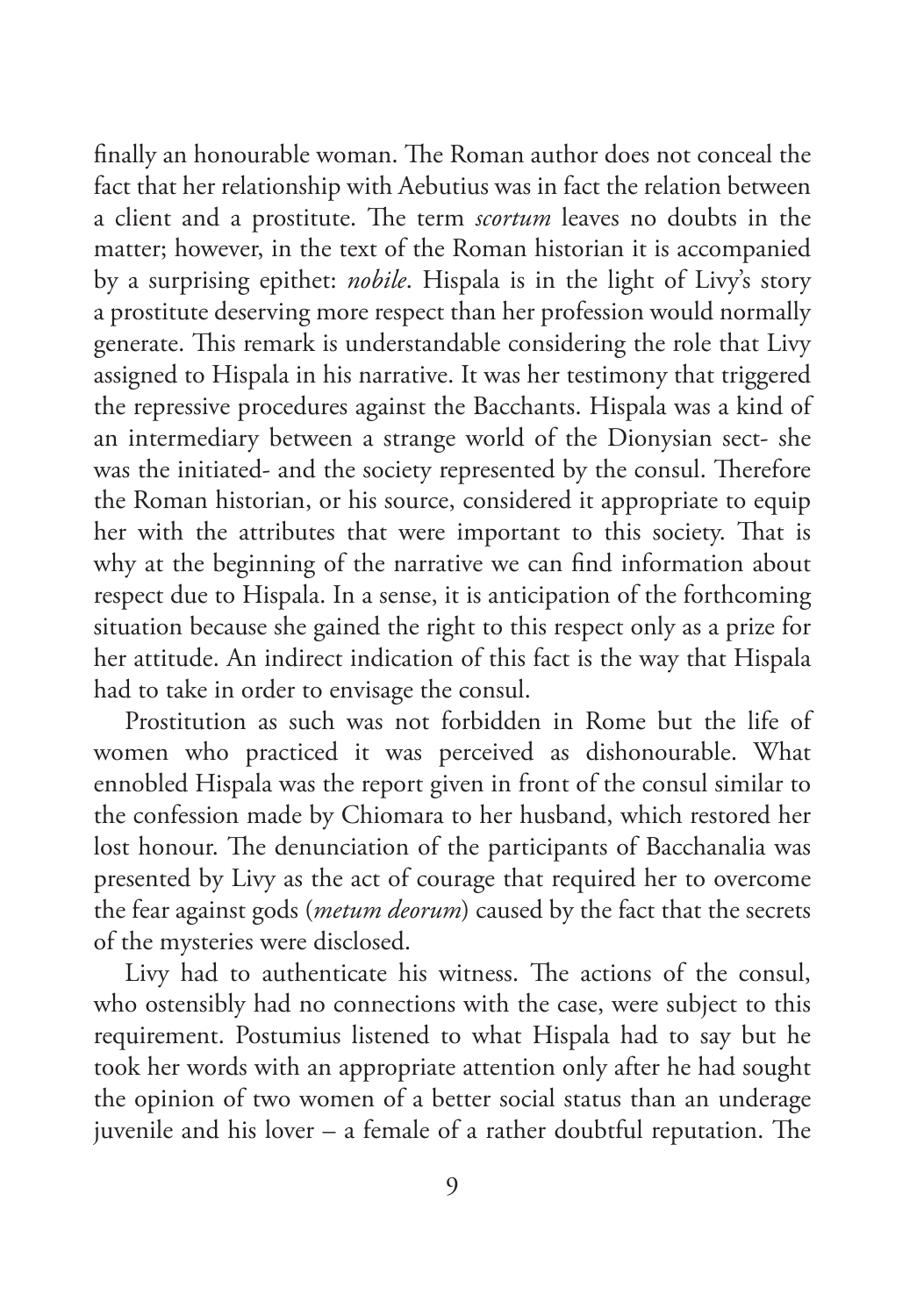first woman was Aebutius' aunt. However, the consul did not find her testimony satisfying, he needed some additional confirmation. For one of the first citizens of the Republic the social provenance (*equites*) and the address (Aventine Hill) of Aebutia were simply not enough of guarantees. What finally begged the question was the opinion of his mother-in-low, a woman belonging to the senator state and, as Livy puts it, deserving the highest respect (*gravis femina*) 10.

One more interesting conclusion springs to mind when reading the story of Hispala and Aebutius' affair. The freedwomen Hispala did not abandon her profession, in which she reminds independent courtesans known from, for example, the comedies of Plautus, e.g. *Bacchides*. However, the situation presented drifts from the comic stereotype and what we have here is the exact reversion of the roles. Unlike in Plautus, Hispala pays his lover for sexual services, which means that she actually supports him, and, what is more, she makes him her heir. Therefore she behaves like free men who make their courtesans their beneficiaries. Moreover, one can have an impression that Hispala plays a parental function for Aebutius, maybe even more paternal than maternal. That is why she decides to intervene when, in her opinion, the life and honour of her lover are at stake. She is rewarded for saving a citizen: she is released from any dependence resulting from her status of a freedwoman. As a consequence, when choosing a husband, she is no longer restricted to the family of her patron (*enuptio gentis*), and this, in turn, allows her to enter the citizen sphere.

At this point however Livy's account raises doubts. It is rather difficult to accept such extended liberty in administrating her fortune. Even if her patron, Faecenius, died without an heir – otherwise his son would automatically become Hispala's protector – and the family would make no claims, the law did not allow the full independence anyway. Since the end of III B.C. it was statutorily restricted by the court's protection,

<sup>10</sup> Santoro L'Hoir 1992: 90-99.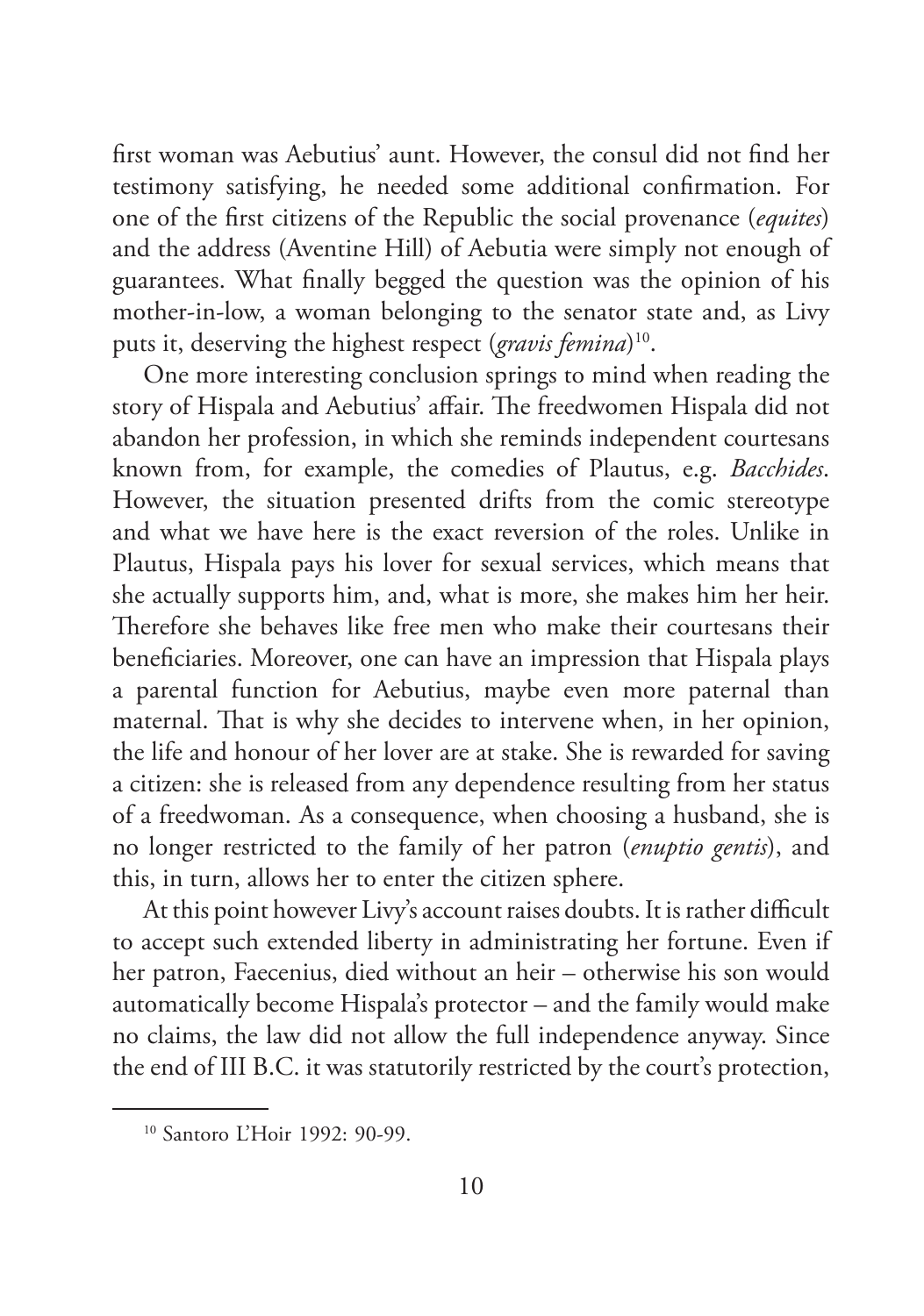to which women and minors were subject, and the *praetor urbanus*, or tribunes, appointed the protector (*tutor dativus)*11.

#### III

The presence of elements of the theatre in the account of Bacchanalia is obvious; the whole work is imbued with them. Most episodes, be it from recent or more distant past of Rome, resemble artfully composed dramatic scenes. However, one has to bear in mind that this is what was expected by the readers of *Ab urbe condita*. Everything what happened around a Roman, and in which he participated as a citizen, took the form of a play, and Rome was a stage on which this play was performed. In this theatre, the inhabitants of the city were, at the same time, both the actors and the audience, and the mutual interpenetration of the roles shaped their imagination and specific sensitivity. In this sense, theatricalization in Livy's work was a kind of an announcement addressed by the author to the audience. His account provides more information about the interests and the expectations of the public to whom it was directed than about the actual course of the presented events. Still, it does not change the fact that one should regard Livy's narrative not as some loose annalistic confabulation but as a compositional entity.

Reflections presented further in my article are an attempt to look at Livy's text as a kind of a picture of repression, created for the use of the Romans living during the last years of the Republic. It is not a new thought; Salomon Reinach called the accusations against the Bacchants the crop of lies (*tissu de mensonge*) invented by the authorities<sup>12</sup>. Erich Gruen holds a similar view declaring Livy's account to be not a report

<sup>11</sup> Watson 1991, 4-13; Mc Ginn 2003: 86-89.

<sup>&</sup>lt;sup>12</sup> Reinach 1908.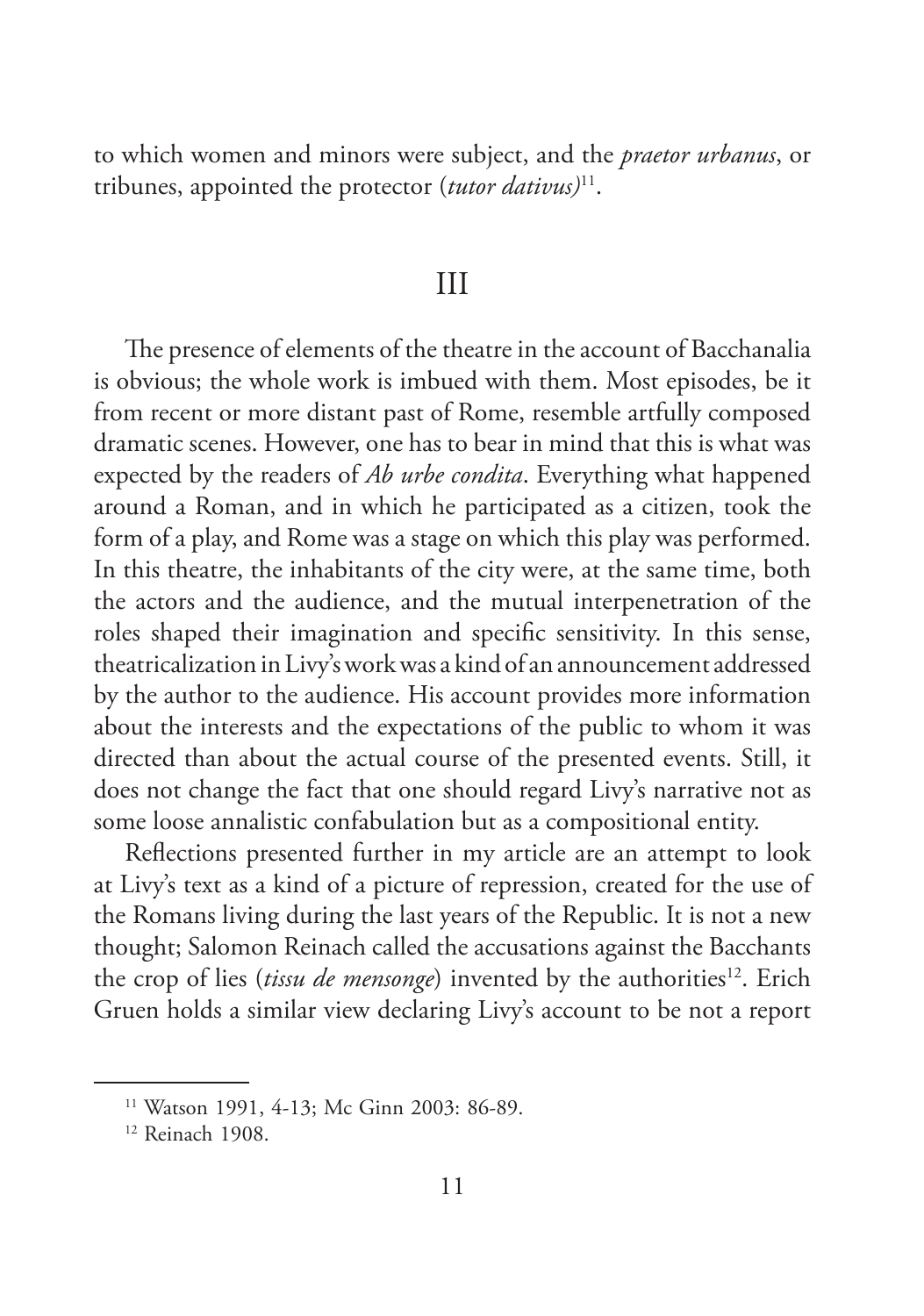of the events but an attempt to justify the persecution<sup>13</sup>. Livy's narrative is considered to be a stereotypical picture of repression, which was referred to by later authors. The events of 186 B.C. tend to be eagerly compared to the persecution of Christians in the times of the empire. One cannot rule out that, since the times of Nero, Livy's account was a model according to which the Roman elites shaped their idea of Christianity<sup>14</sup>.

I consider it highly probable that what Livy actually aimed to do was to explain to the Romans the threat that provoked their ancestors to react in such a vehement way. We have to remember that in the time when the account was created Dionysus was a commonly known and accepted god. The Greek god, for whom there was no place in the official republican pantheon, captured the imagination of the Roman elites kept under the spell of Greek culture. Dionysus prevailed in the private sphere of life influencing the poetry and the visual art of the Augustan period. Sophisticated Hellenism reigned in the villas of the Roman aristocracy, and the attraction to Dionysian cult and mythology was one of its manifestations. Decoration of houses with Dionysian scenes reflected this phenomenon (e.g. *villa Farnesina*, *villa dei misteri*) 15.

In the account of Bacchanalia a character who fulfils set by Livy aim is the consul Postumius. His speech given during *contio* (39, 15-16) is an interesting testimony bearing witness to the idea that the Roman elites of the Augustan times had about the events of 186 B.C. It contains the message to the people interested in the past, and in the past searching for confirmation of the greatness of their city, and the prudence of their ancestors who had to face and fight various threats.

Postumius's speech was constructed in accordance with a classical, rhetorical scheme: it consists of introduction, presentation of the case

<sup>13</sup> Gruen 1990.

<sup>&</sup>lt;sup>14</sup> Girard 1982, 24-36; Nagy 2002.

<sup>15</sup> Wyler 2004; Wyler 2005; Wyler 2006.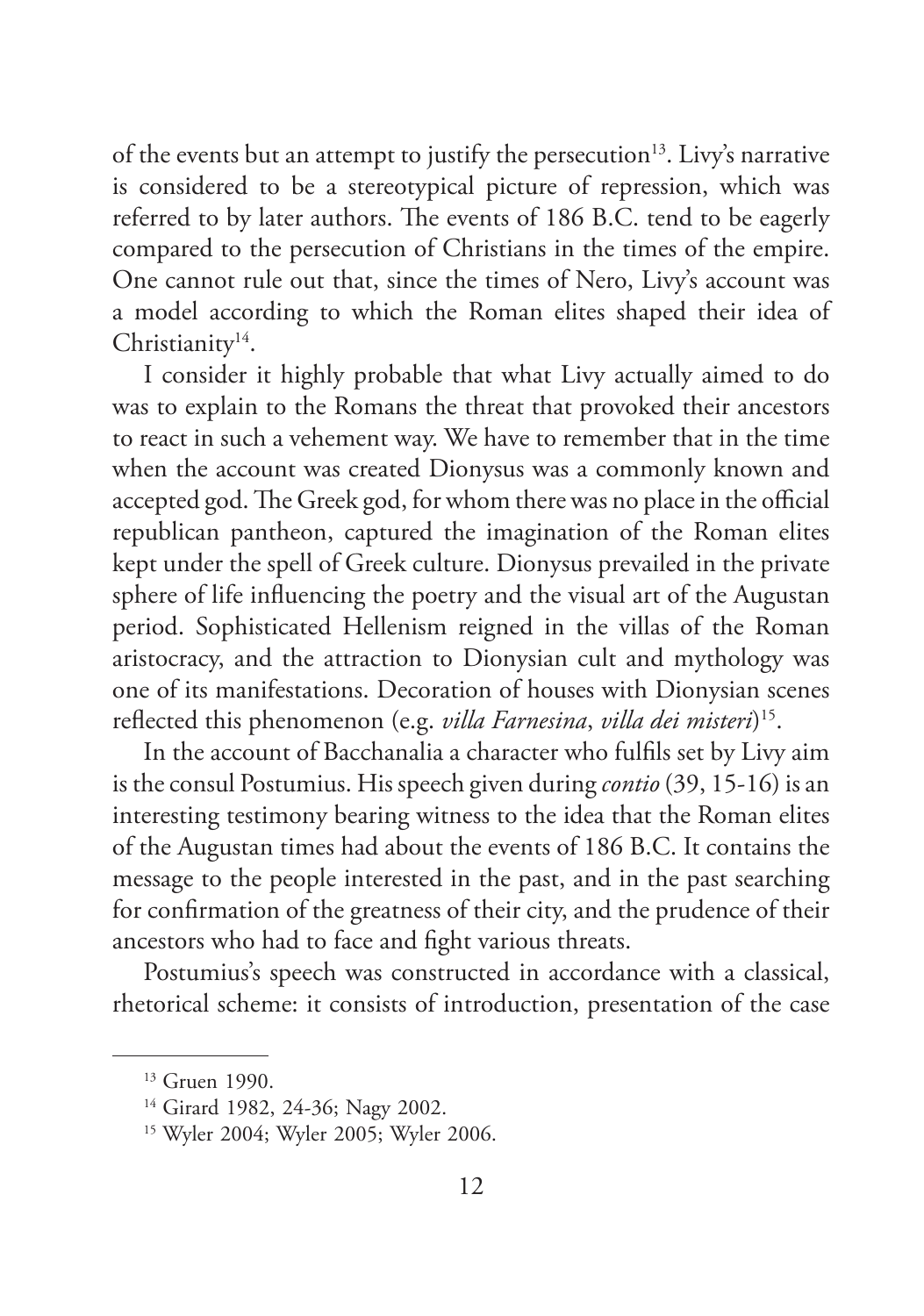and conclusion. The consul begins with a general reflection that respect is due to the gods worshiped by the ancestors. In the next sentences, he builds up tension by suggesting that he has some distressing information for the citizens. At the same time, he takes for granted the fact that in Italy Bacchanalia have been practiced for a long time. They also take place in various parts of Rome, of which night noises have been the evidence. However, according to Postumius, those who consider them as a cult of gods (*cultus deorum*) or game (*ludus*) are wrong. Bacchanalia should raise concern due to a few reasons. Firstly, thousands of people participate; secondly, most of them are women and prostituting, effeminate men, and thirdly, all of them are touched by madness (*fanatici*). Finally, Postumius accuses the participants of these meetings of oath-brotherhood (*coniuratio)*.

Justification of this accusation is worth particular attention (39, 15, 11). The offence that was committed by the Bacchants was the fact that they gathered illegally. What else, apart from the lack of the authorities' control, made these meetings illegal? Most of all, it was the time that they took place. Postumius says about the nocturnal meetings (*nocturnus coetus*) and the night gatherings (*nocturna contio*) equal to those called during the day by consuls, they created therefore an alternative society.

Setting night and day meetings in opposition mattered to the Romans because the night meetings had been always suspicious. Only those who had something to hide used the night, therefore it was a favourite time of conspirators – like in the case of Catiline. The prohibition of holding night meetings can be also found in The Law of the Twelve Tables (8, 26).

The gravity of the situation was increased by the fact that the participants of the night meetings were young men. Consequently, the consul addresses a dramatic question (39, 15, 13): Will the insiders, who swear the oath, be loyal soldiers? (*Hoc sacramento initiatos iuvenes milites eductis arma*?) Can a weapon be given to the people tainted by rites (*His ex obscene sacrario eductis arma connittenda*)? These questions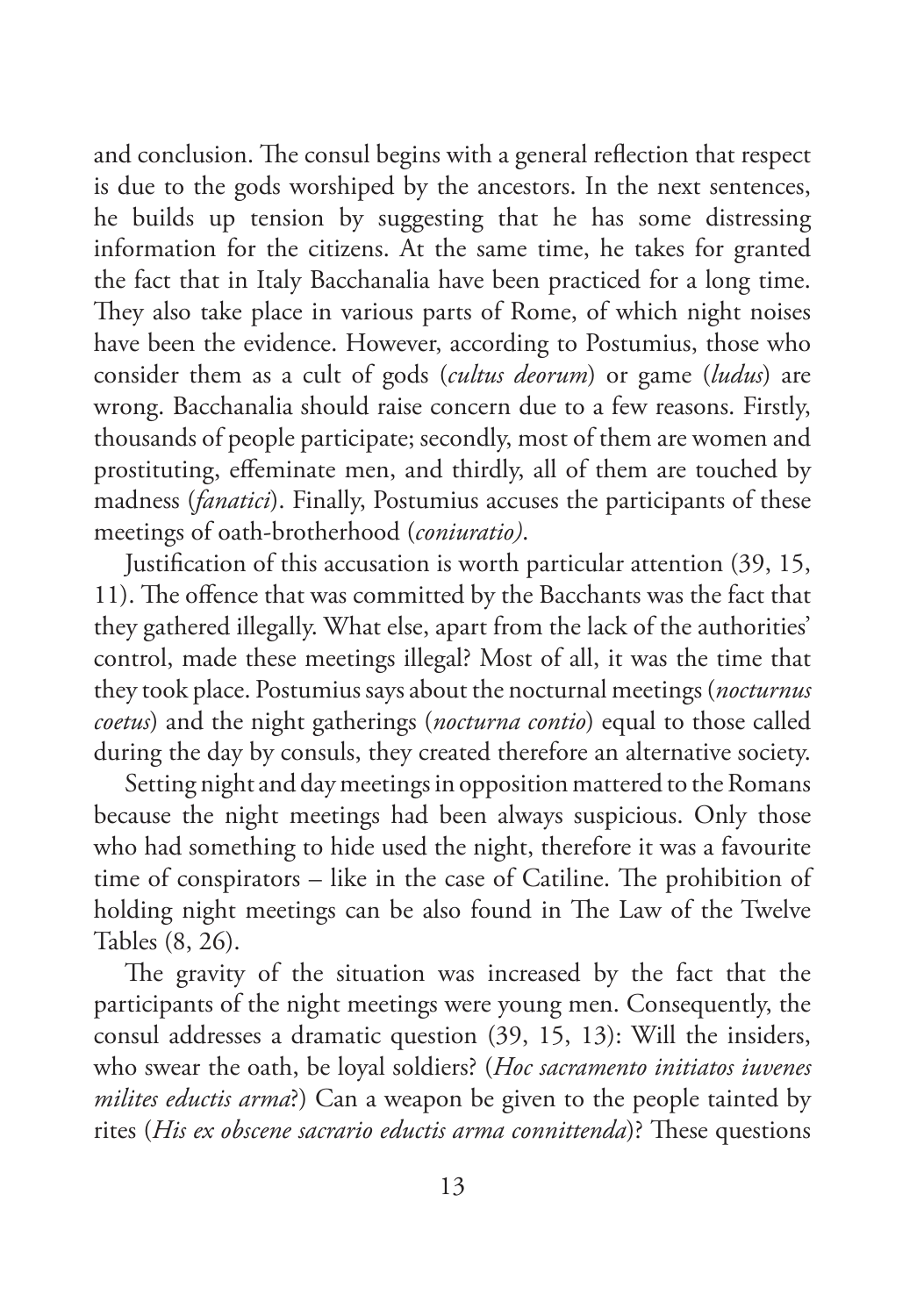show another contradiction important for the consul's argumentation: both a soldier and an insider belong to strange, separate worlds, just as nocturnal and day meetings belong to different spheres of activities. In this case we deal with two oaths that exclude each other: the first one made by the soldiers and the other one by the insiders. The oath (*sacramentum*) was what identified a Roman soldier, it legitimated the state of 'being a soldier'; therefore, it had a civic as well as religious quality, emphasising the latter meaning.

In Rome, the oath was accompanied by the rituals that turned a citizen into a soldier and confirmed the agreement made between him, his companions, the country and the protective gods. Only death or a discharge from service could realise him from this particular obligation. The oath made by all recruits in front of the army tribunals was effective since 216 B.C. 16 The loyalty of the insiders confirmed by the oath did not belong to the public *universum*. Elsewhere, once again Livy returns to the oath element when he writes about persecution against the Bacchants (18, 3). He mentions that the insiders repeated after a priest the prayer (*carmen sacrum*) that contained the formula of the oath. Little is known about this kind of procedures in the Dionysian cult, just like in the case of other mystery cults. Usually the followers swore an oath of secrecy and devotion to the god of the mysteries.

Livy collates Bacchanalia with other, known to him, situation from the past that endangered the "peace with the gods'' (*pax deorum*). The notion expresses the endeavour to maintain the proper balance between the world of humans and deities. As a result, the Romans strived to seek gods' approval every time they undertook public activity, and scrupulously observed the cult rites established in the past. *Pax deorum*  is a legal category that belongs to a public law sphere and is closely related to *impietas*. It is not easy to answer the question of what actually *impietas* was.

<sup>16</sup> Nicolet 1976, 141-142.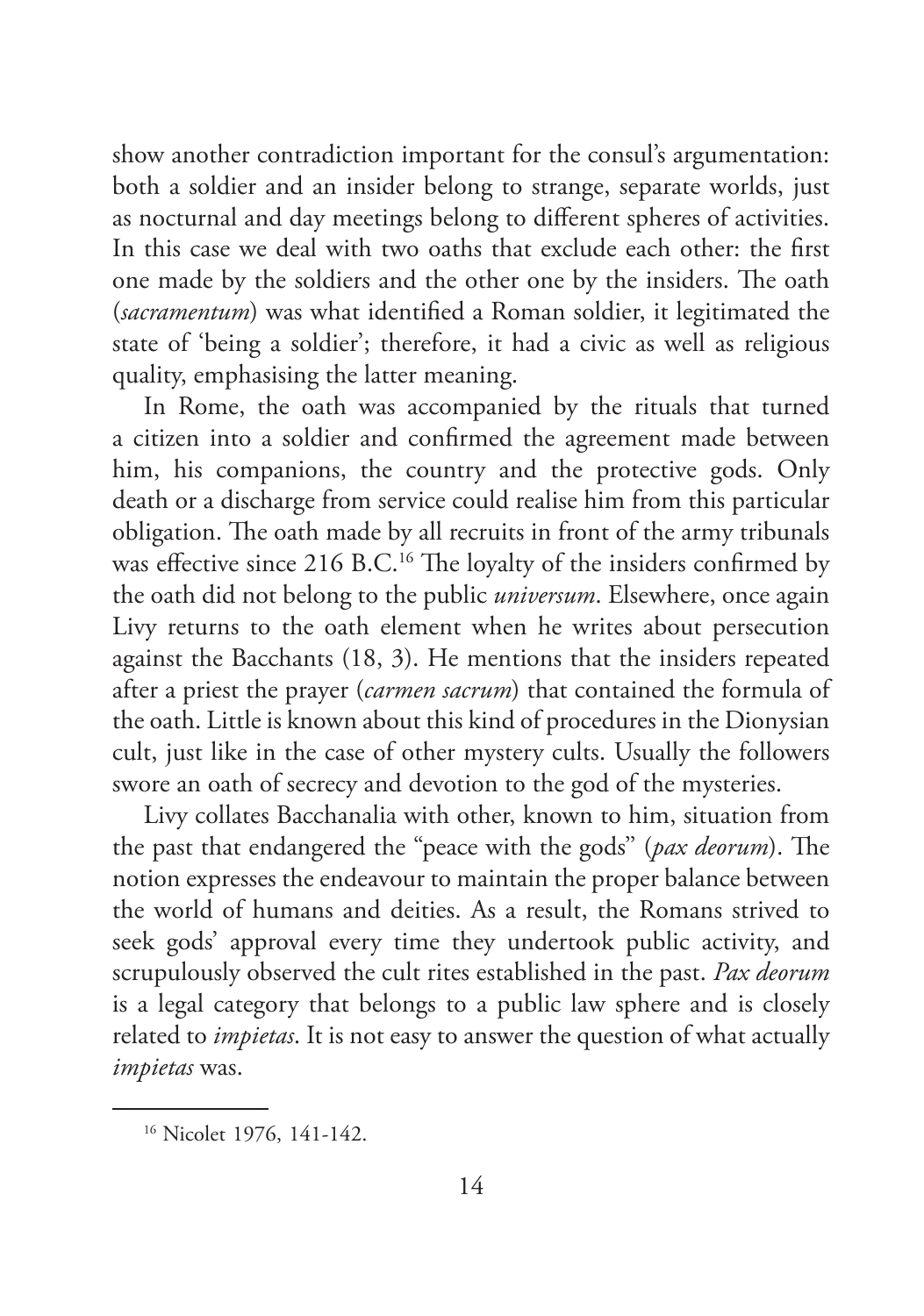A general, theoretical reflection on this matter rarely appears in the texts of the Latin authors. That is why, we can only analyse some dispersed in the sources pieces of information about various events qualified as impious. Cicero entered into polemic with the views of the philosophers who suggested gods' indifference towards human actions writing that, if it was true, people would not receive any benefits from gods. All actions make sense only when gods see them and do not react. Cicero identified *cultus* with *religio*, and *pietas* meant for him as much as righteousness/fairness (*iusticia)*  towards gods (*Nat. deor.* 1, 2, 3; 1, 41, 116; 2, 3, 8). Considering this clue one has to assume that *impietas* is the exact reverse of this state. Therefore, both contradictory terms constitute certain attitude towards the gods and the honours due to them. The Roman authors diligently recorded examples illustrating this attitude: it is because they wrote not about piety but about the cases of piety; not about impiety but about the cases of impiety.

In the second century B.C., *pax deorum* was guarded by the officials and the Senate. They received advice from the ponifices, who had knowledge about the procedures that could restore the peace with gods. They recommendations were communicated through independent statements (*decreta*) or by answering the officials and the Senate's queries (*responsa*). The citizens engaged in religious rites were expected to respect the norms emerging from the tradition (*cultus patrius*, *mores maiorum*) as their non-observance threatened the public order. Ultimately, it was the community, through the officials and the Senate as their representatives, who decided whether the offence was actually committed. Cicero writes that a priest can release a man from his fear of doing evil unconsciously by ordaining the appeasing ceremony. However, a man who tries to propagate disgraceful rites (*religiones foedus*) will be announced impious (*De leg.* 2, 15, 37).

A signal that something bad was happening were various, typical and extraordinary, events interpreted as the signs (*prodigia*) of the wrath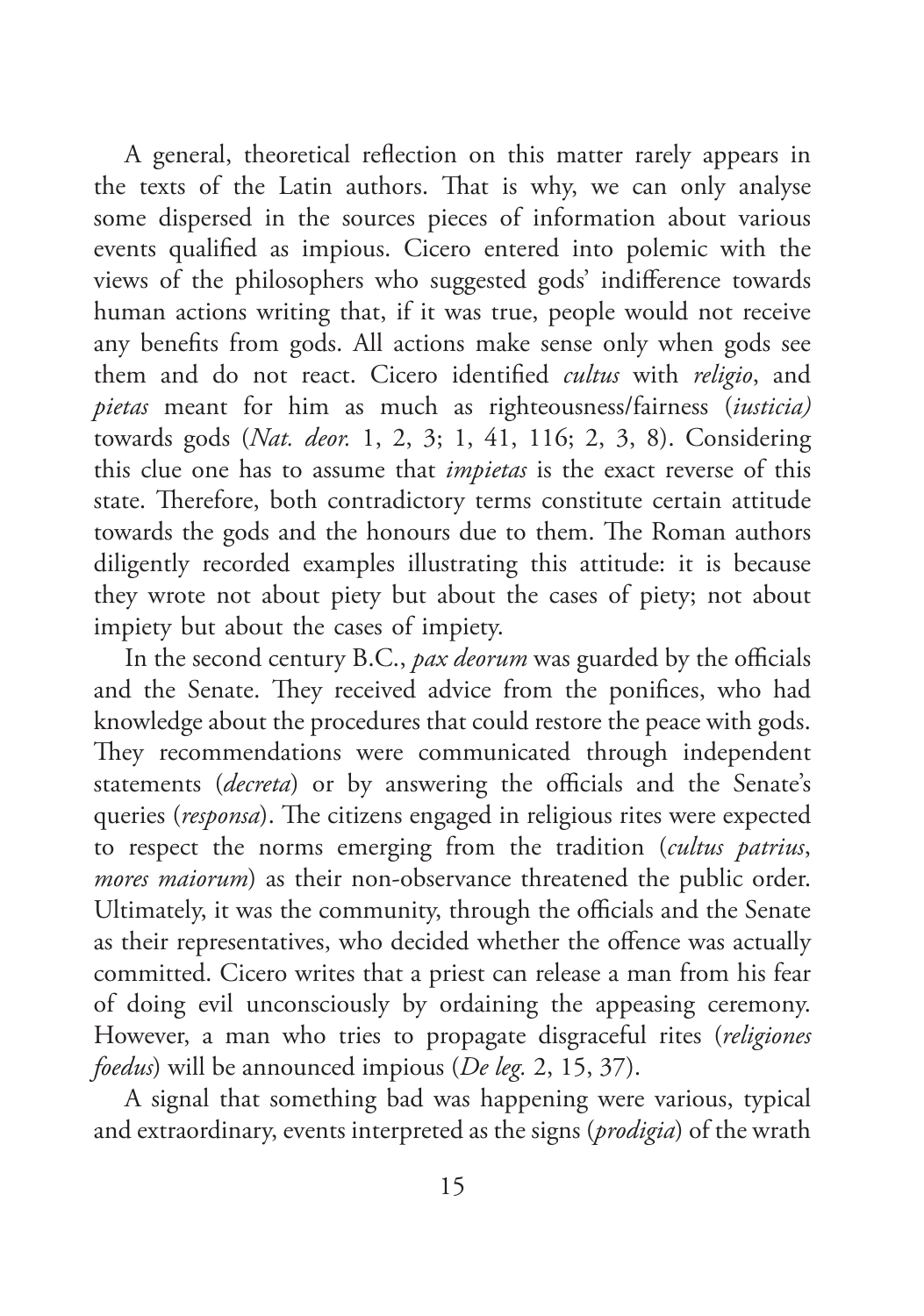of gods. A detailed plan of further proceedings depended most of all on classification of an impious act and, although less so, on circumstances of its occurrence. The purpose of the proceedings, in which the pontifices, the Senate and the officials were all engaged, was not so much about punishing the culprits but rather about satisfying the gods and repairing the damages.

In his account of Bacchanalia Livy mentions neither the pontifices nor the members of any other ecclesiastical collegium being involved in the case. In the text, there is no direct information about the fact that the Senate undertook actions of a religious kind in order to stave off the potential wrath of gods. However, a very careful reading of Postumius's speech allows a glimpse of elements indicating that the peace with gods was disturbed.

Postumius in his speech suggests that the gods are being overused and referred to for reasons different than officially accepted (39, 16, 7). Obviously, this kind of conduct endangered the stability of the report between the divine and the human world. The participants of the nocturnal meetings used the divine majesty (*numen deorum*) to conceal their crimes. That is why nobody should fear that by punishing the Bacchants they break any divine law. The consul reminds that in the past celebrations of foreign cults happened to be forbidden, soothsayers and priests were removed from the city, and prophetic books were ordered to be burnt. All this happened in accordance with the law based on pontifices' decisions, resolutions of the Senate and answers of the *haruspices*. These experts at human and divine law thought that there was nothing more dangerous for the religious order than making a sacrifice to gods in accordance with a foreign ritual (*externo ritu sacrificaretur*).

In the works on the Roman religion one can often find a view that unofficial gods stayed beyond the interest of the authorities. It is worth to bear it in mind because at the beginning of the second century B.C. Dionysus did not belong to the official pantheon of gods. Therefore,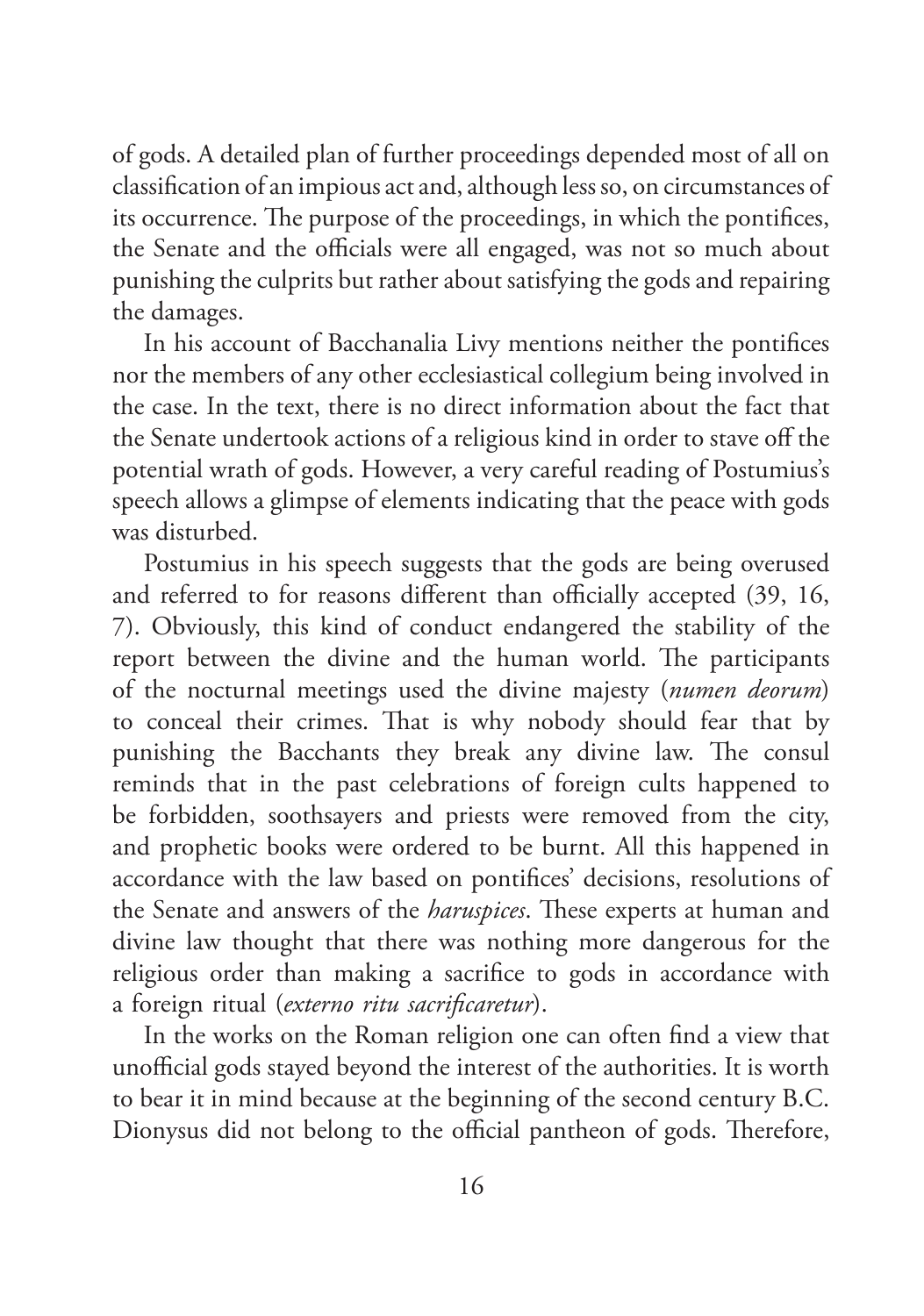the Bacchic rituals were not considered to be a part of the practices of the state religion. This lack of interest however had its limits.

Cases presented below demonstrate, that the authorities were not at all indifferent to the content of the rites dedicated to the unofficial gods. Their participants were expected to respect the norms emerging from the tradition since their non-observance endangered the social order.

In the context of reflections on Bacchanalia two situations recounted by Livy deserve particular attention. The first one shows the events from the second half of the fifth century B.C., when the Romans were at war with Veii (4, 30, 7-11). What happened in the city was an outbreak of the epidemic that was destroying not only bodies but also souls. People tired of war and hunger searched for support in foreign rites (*religio externa*). The situation become dangerous when the new rites crept from homes into the streets and this wickedness (*pudor*) gained a public character. Subsequently, the aediles were told to ensure that the worship of gods was done with accordance to the ancestral tradition.

A similar pattern appears in other account of Livy (25, 1; 6-12), this time it contains more details. In 213 B.C., Hannibal's army is ravaging Italy. Some *religio externa* gains popularity among the citizens of Rome fatigued of war; its rituals are performed not only in hiding but also in the public places. Crowds of women (*mulierum turba*) gather on the forum and on the Capitol and do not honour gods in accordance with the tradition (*patrio more*). The situation is further aggravated by the activities of priests and soothsayers (*sacrificuli ac vates*), who bemuse people with fake ideas. The development of the events raises concern among some citizens, who make an official complain to the Senate (*publicam querimoniam*). The urban praetor becomes responsible for solving the problem. During *contio* convened particularly for this reason the edict of the praetor and the Senate resolution are read out. According to the edict, everybody who possesses books with prophecies, prayers and descriptions of the sacrificial art have to deposit them with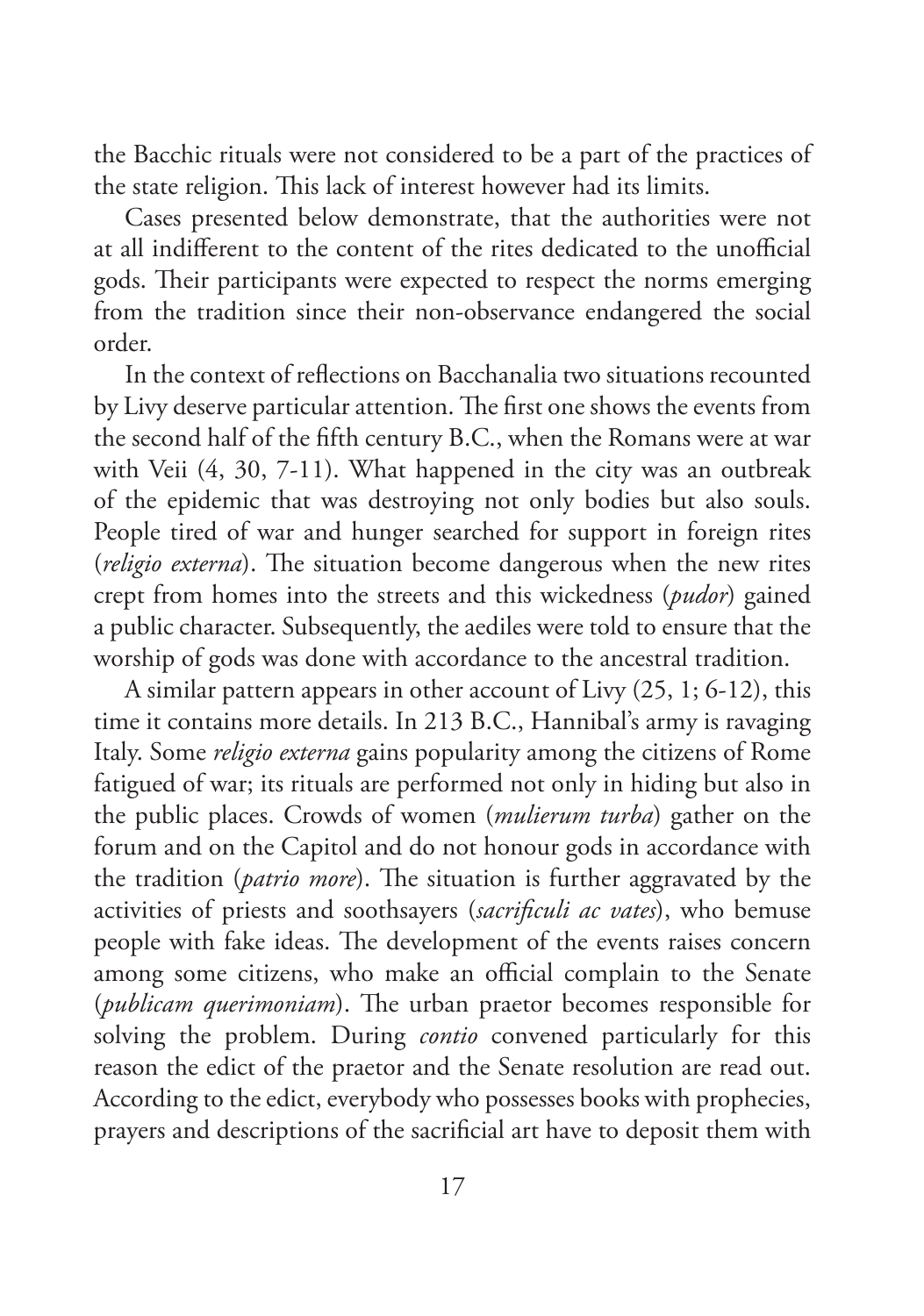the praetor. It is also forbidden to perform cult practices according to foreign rituals (*externo rito*) in the public places.

Further on (25, 2, 9), Livy writes about a few matrons who were publicly accused of adultery (*probrum*). Some of them were convicted and exiled. The case had to be serious since the means used customarily in this kind of situation were not referred to. A husband, or the closest male relatives, who formally replaced the censor was the first instance authorised to control the woman's way of life, and also to potentially punish her in case the offence was ascertain. The following option was the procedure with the participation of a judge. Interference of the state seems to be the action of extraordinary character. In my opinion, both cases are interconnected, and the accusations brought against the women who belonged to the elite could be the aftermath of their engagement in foreign rites.

The description of the events of 213 gives an impression that it is an abbreviated version of the account of Bacchanalia. Similarities are particularly palpable in terms of terminology, and Livy himself clearly underlines this affinity. Postumius refers to the wisdom of the ancestors who imposed on the officials the obligation of banning foreign rituals performed in no accordance with the tradition, expelling priests and soothsayers from the city and destroying prophetic books. Therefore, the Roman's mind should be free of religious doubts (*superstitio*) when the time comes to demolish the gathering places of the Bacchants and to liquidate the societies (39,16,10: *Haec vobis paredicenda ratus sum ne qua superstitio agitaret animos vestros cum demolientis nos Bacchanalia discutientisque nefarios coetus cerneris*).

A notion of *superstitio* has been commented on in the literature of the subject for a long time. Frequently, it is interpreted as a foreign cult: false religion. However, it is worth to remember that in this sense the term appears only in the texts of the second century A.D. A famous maxim of Lactantius that *religio* is the cult of a real god and *superstitio* of a fake one (*Div., inst.* 4, 28, 1) concludes a long process of the evolution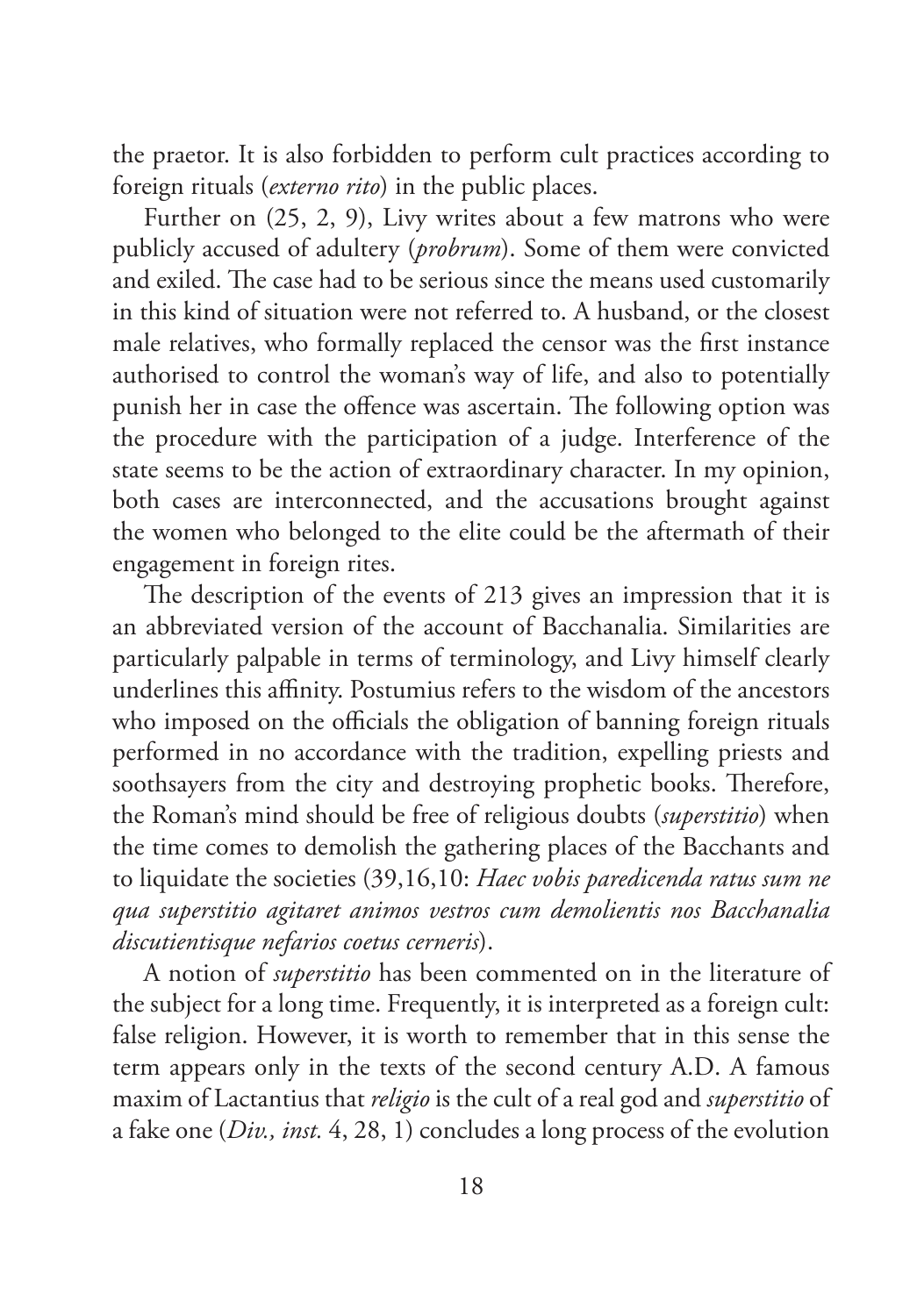of the term. Hitherto, the perception was different: false or true was *religio*, not *superstitio*17.

In the times of Livy, *religio*, in a general sense, meant a system of obligations towards gods fulfilled on behalf of the community. In other words, to simplify the matter, the term was the equivalent for the cult of gods, and *religiones* were the rituals performed by order of *religio*. If people adhered to the tradition namely *religio* of the ancestors (*cultus patrius, mos maiorum*), then *religiones* (*caerimoniae, sacra*) were no matter of concern. However, if people followed some *religio prava (externa)*, then the manner of honouring gods raised concern. The sources allow an assumption that what provoked this concern was *superstitio*: a particular state of mind which made people susceptible to foreign influences. *Superstito* is an exaggerated cult, motivated by fear, undignified for a citizen, and leading to distortion of the proper balance between the world of gods and humans. In the fragment of Varro's *Antiquitates* preserved by St Augustine (*De civ. dei*, 6, 9, 2) we can read that a *religiosus* does not fear gods because he respects them like parents, and a *superstitiosus* fears gods like enemies. A sentence from the Festus lexicon (p. 366 Lindsay) expresses a similar thought. It suggests that 'religious people' are those who honour gods in accordance with the state dictation, and therefore they are free from *superstitio*. The sources do not suggest the *religio-superstitio* opposition in the true-false sense, but indicate two different attitudes of people towards gods; *superstitio* assumes the existence of emotions and acts, which are dangerous to the state. This is the meaning that Livy conveys in his account.

An interesting characteristic of Scipio Africanus can serve as an example. In his public speeches, the young commander referred to the gods' protection and inspiration. He demonstrated thus somewhat exaggerated relation with the gods, which was against the rules cemented by the tradition. This particular state of Scipio's spirit Livy

<sup>17</sup> Grodzynski 1975; Sachot 1991; Gordon 2008.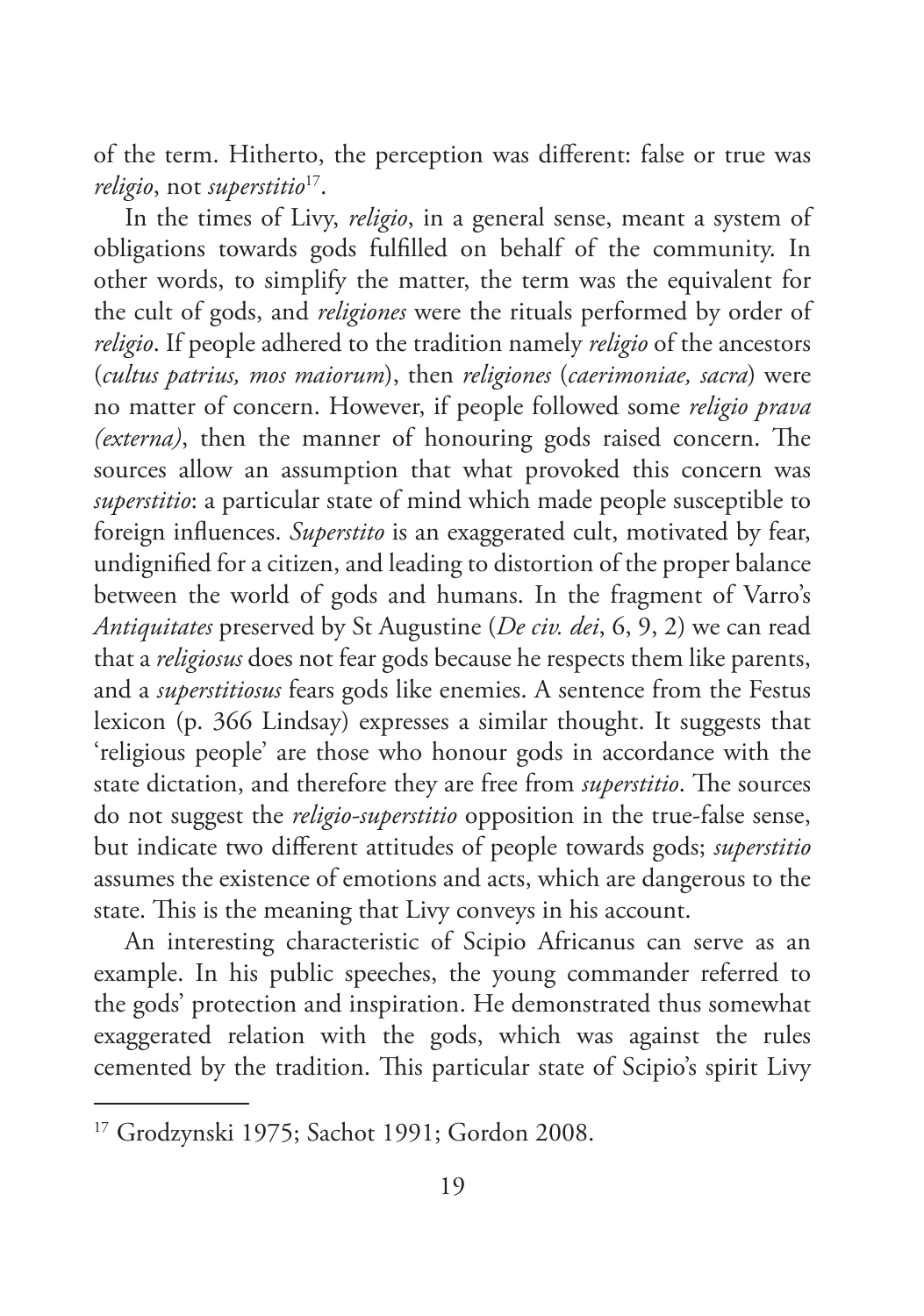calls *superstitio* (26, 19, 6-12). The term appears in a similar context in other fragments of *Ab Urbe Condita.*

To sum up, Livy does not use the term *superstitio* to name particular rituals since they were a direct consequence of people being lost, whose mind was in a grip of fatal anxiety. Postumius warns them against this anxiety as it could be a hindrance to fulfil their obligation of punishing the culprits. The consul explains to his fellow citizens that their mind should be free of anxiety and 'religious scruples' (*superstitio*) when they see Bacchants' gathering places being destroyed.

The demonstrated examples, which have been collated with the account of Bacchanalia, show that at the rivage Tiber, in various periods and for different reasons, foreign cults became popular as a result of the fascination of a foreign (fake) *religio*.

Livy does not name the gods honoured in this manner. It is only in the account of Bacchanalia that the patron of the unaccepted rituals is obvious; although, also in this case, the name of the god does not appear directly. Livy mentions Bacchanalia six times in a sense of the rituals celebrated by the Bacchants and he uses the word twice to name the place where the Bacchants gathered (*bacchanal*). When Hispala Faecenia describes the ceremonies in which she participated in the past, she says that she was initiated in Bacchus (*Bacchis initiari*). The god however always stays in the background because only the rituals were considered to be a subject of controversy. Therefore they were the actual reason for the intervention of the authorities. We can assume that what occurred in 186 B.C. was a situation – similar to this signalised by Cicero – when 'shameful rituals' were performed, and therefore the authorities could not remain indifferent. At least, this is how Livy presents the whole matter.

In the summary, Postumius says about the divine majesty profanated by coming into contact with crime and promiscuity and about the necessity of propitiating the gods. They did not make the hidden evil come to light only to leave it then unpunished. In the last sentence the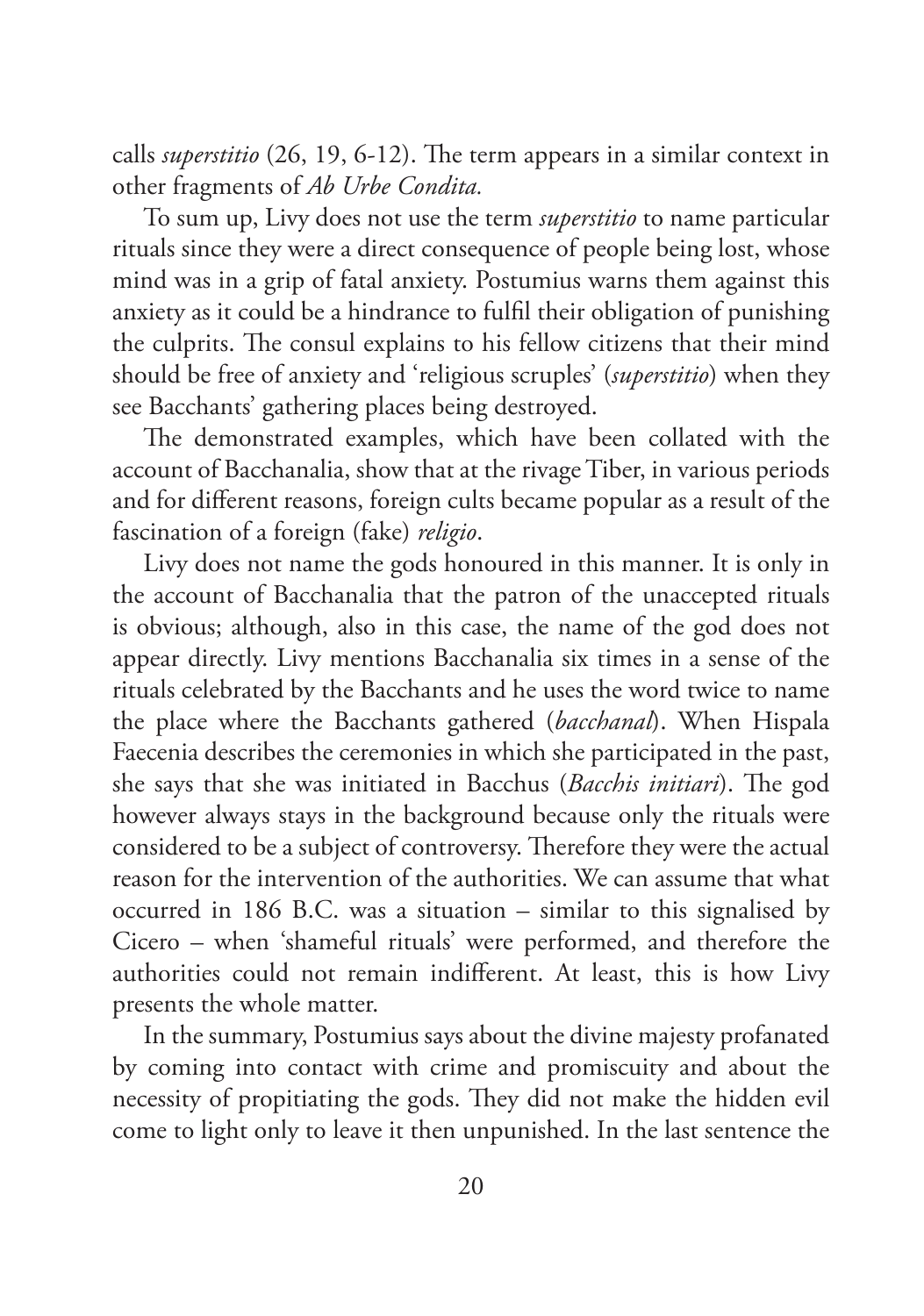consul informs about extemporary measures undertaken in order to protect the public order. Livy does not allow his readers to doubt that what guided all those engaged in the case was the respect towards the gods.

Reflections on the ancient religions often convey an initial assumption that they were not tolerant, what supposedly aroused from the very nature of polytheism. This belief is certainly not a mistake; however, as in the case of every generalisation, it can be a source of numerous misunderstandings. The very word tolerance can be problematic. In the modern understanding of the word (religious) tolerance is a consequence of the situation in which an individual has a choice, which, although not approved by the authority, is nevertheless ''tolerated'' by it. Whereas in the polytheistic Greco-Roman world engaging in the cult of a new god was not a choice in a modern sense since it required rejection of other gods. If a rejection happened, like in the case of Christianity, tolerance was out of question<sup>18</sup>.

A Christian rejected the old gods by negating their authenticity. As a consequence of this act, he separated himself from the system of the state organisation venerated by the tradition, and the society of which a substantial part was the respect for gods demonstrated through the cult rites. Having said that, to claim that the Romans enjoyed religious freedom would be a highly risky statement. This freedom had considerable limitations that arose from the mentality and the structure of the Roman state as well as from the idea of the "Roman identity", which was constantly developed and modified.

What laid at the basis of this process was the permanent endeavour to draw the line between what was familiar and what was strange, what was legal and what was illegal. Similarly to other cultures, the key role was played by the negative religious stereotypes created by the Roman elites in the course of discussion. Formation of their own identity

<sup>18</sup> North 1979.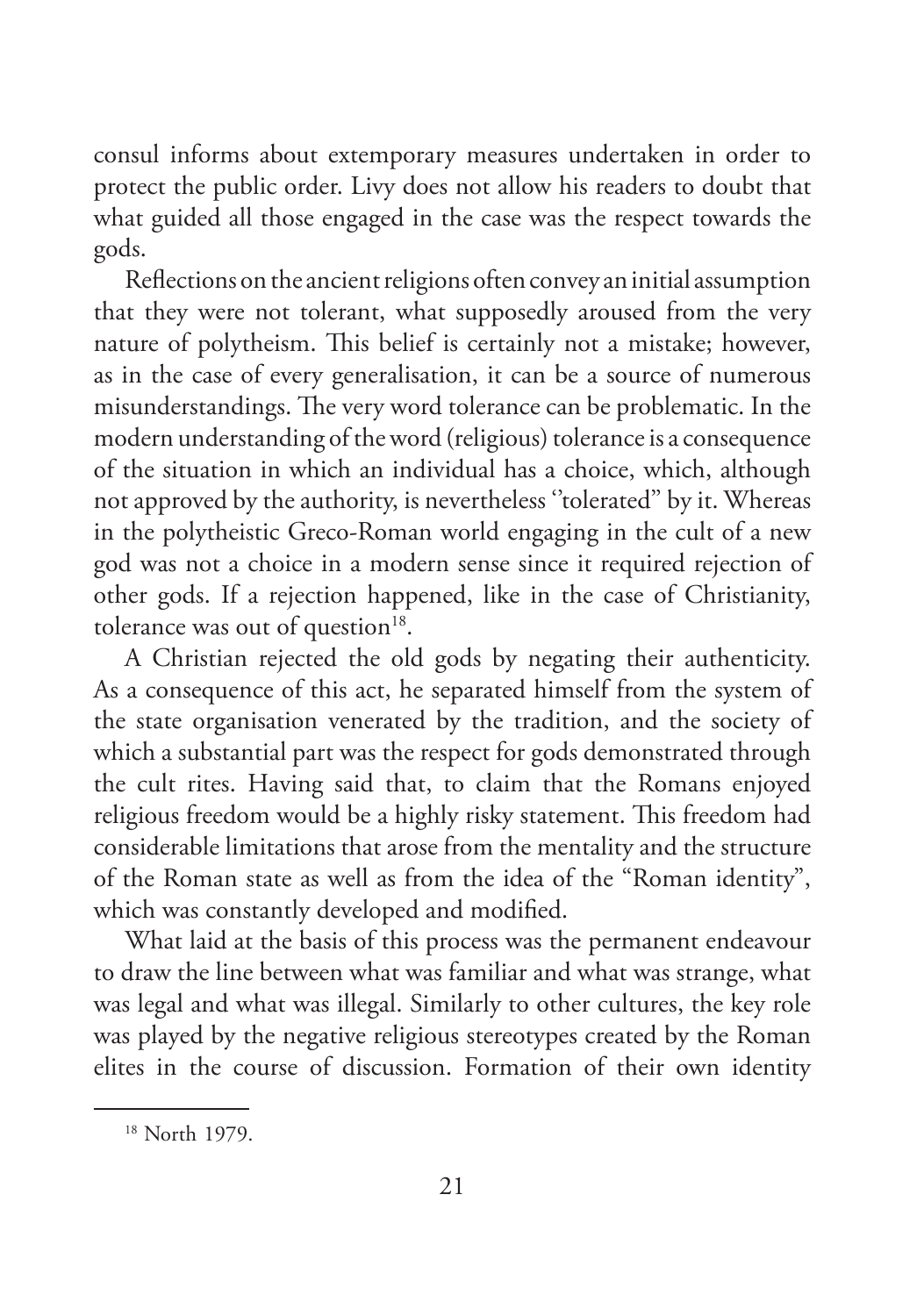required them to define the enemy. Therefore, also this aspect should be taken into account when considering the reasons for the actions against the Dionysian societies.

## Bibliography

- Cancik-Lindemaier H. (1996), *Der Diskurs religion im Senatsbeschlusse über die Bacchanalia von 186 v. Chr. und bei Livius (B. XXXIX)*, in *Geschichte – Tradition – Reflexion,* Bd. 2: Griechische und Römische Religion, Tübingen, 77-96.
- Cazanove de O. (2000), I destinatari dell'iscrizione dl Tiriolo e la questione del campo d'applicazione del senatoconsulto de Bacchanalibus, *Athenaeum* 88, 59-69.
- Chassignet M. (1997), L'annalistique ancienne et moyenne et la religion romaine archaïque, *Evphrosyne* 25, 85-98.
- Flower H.I. (2002), Rereading the Senatus Consultum de Bacchanalibus of 186 BC: Gender Roles in the Roman Middle Republic, in: *Oikistes. Studies in Constitutions, Colonies, and Military Power in the Ancient World.* Offered in Honor of A.J. Graham. Ed. by Vanessa B. Gorman and Eric W. Robinson. Leiden, Mnemosyne. Suppl. 234, 79-98.
- Gelzer M. (1936), Die Unterdruckung der Bacchanalien bei Livius, *Hermes* 71, 275- 287.
- Girard R. (1982), *Le bouc émissaire*, Paris.
- Gordon R. (2008), Superstitio, Superstition and Religious Repression in the Late Roman Republic and Principate (100 BCE–300 CE), *Past and Present Supplement* 3, 2008, 72-94.
- Grodzynski D. (1975), Superstitio, *Revue des Études Anciennes* 76, 36-60.
- Gruen E. (1990): Bacchanalian Affair, in: *Studies in Greek Culture and Roman Policy,*  Leiden, 34-78.
- Hoffman R. J. (1989), Ritual License and the Cult of Dionysos, *Athenaeum* 67, 91- 115.
- Martina M. (1998), Sul cosidetto «Senatusconsultum de Bacchanalibus», *Athenaeum*  86, 85-110.
- McGinn Th. A. J. (2003), *Prostitution, sexuality, and the law in ancient Rome*, Oxford University Press
- Nagy A. A. (2002), «Superstitio» et «coniuratio», *Numen* 49, 178-192.
- Nicolet C. (1976), *Le métier de citoyen dans la Rome républicaine,* Paris.